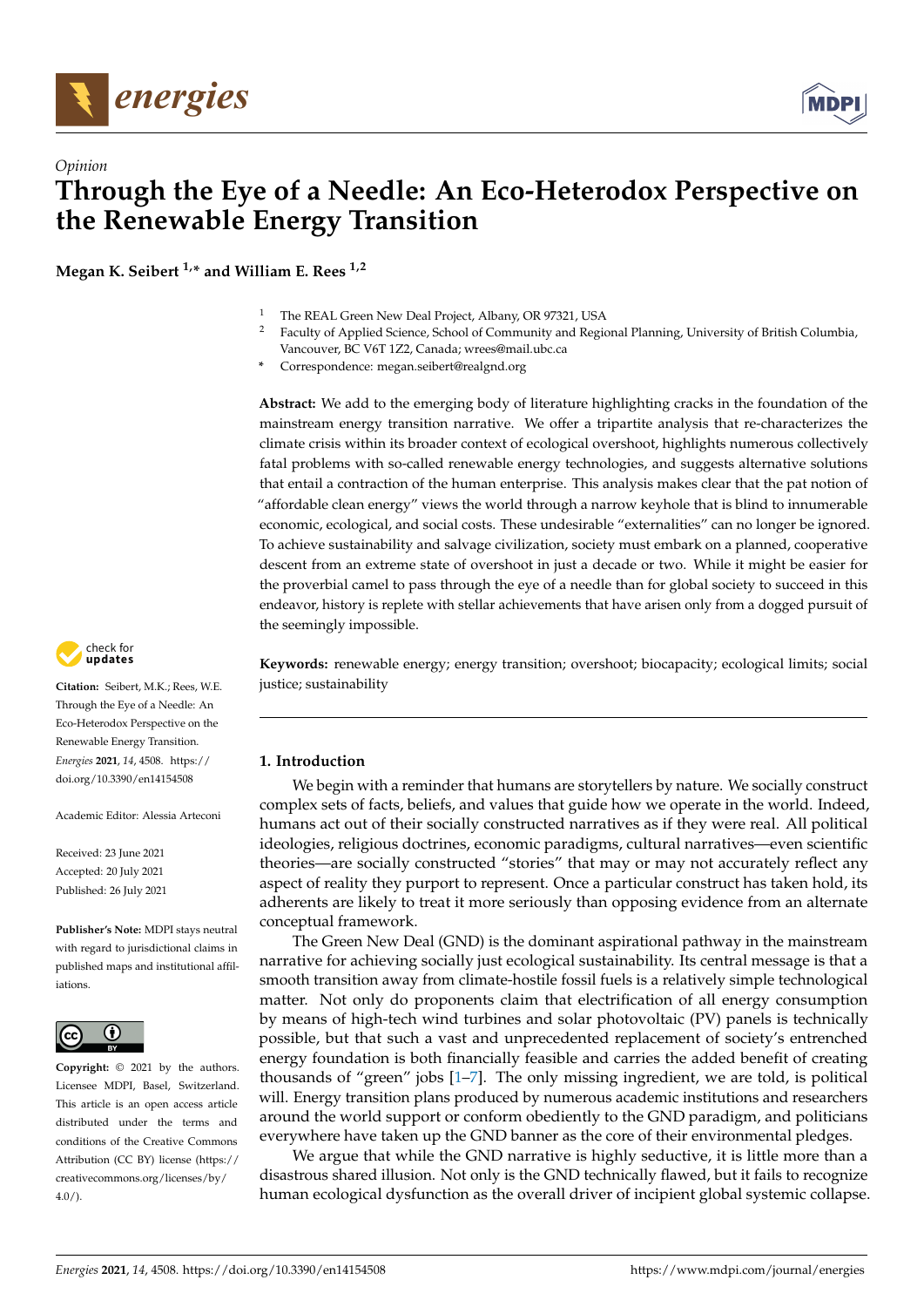By viewing climate change, rather than ecological overshoot—of which climate change is merely a symptom—as the central problem, the GND and its variants grasp in vain for techno-industrial solutions to problems caused by techno-industrial society. Such a self-referencing pursuit is doomed to fail. As Albert Einstein allegedly said, "we cannot solve our problems with the same thinking we used when we created them". We need an entirely new narrative for a successful energy transition. Only by abandoning the flawed paradigmatic source of our ecological dilemma can we formulate realistic pathways for averting social–ecological collapse.

### **2. Climate Change in the Context of Overshoot**

Long-standing calls from ecologists and informed environmentalists for society to adopt a systems perspective and employ a multi-disciplinary approach to anthropogenic climate change have largely fallen on deaf ears. Most people have succumbed to the mechanistic–reductionist paradigm that has dominated Cartesian science, as is evident by the isolation of climate from its broader ecological context and its treatment as a discrete, independent variable. The reality is that climate change is only one symptom of systems destabilization as the human enterprise has come to overwhelm the ecosphere.

To recalibrate our focal lens, consider the following accelerating changes. The population of *H. sapiens* is nearly eight times larger than it was at the beginning of the fossil-fueled Industrial Age a mere 200 years ago, and it has been growing nearly 20 times faster [\[8\]](#page-14-2). To accommodate the explosion of humanity, over half the land surface of Earth has been substantially modified, particularly for agriculture (that most ecologically destructive of technologies). One consequence of this is the competitive displacement of non-human species from their habitats and food sources. Prior to the dawn of agriculture eight to ten millennia ago, humans accounted for less than 1%, and wild mammals 99%, of mammalian biomass on Earth. Today, *H. sapien*s constitute 36%, and our domestic livestock another 60%, of a much-expanded mammalian biomass, compared with only 4% for all wild species combined [\[9](#page-15-0)[–11\]](#page-15-1). McRae et al. [\[12\]](#page-15-2) estimate that the populations of non-human vertebrate species declined by 58% between 1970 and 2012 alone. Freshwater, marine, and terrestrial vertebrate populations declined by 81%, 36%, and 38%, respectively, and invertebrate populations fell by about 50%.

While fossil fuels (FFs)—coal and later oil and natural gas—have been humanity's major source of energy over the past two centuries, 50% of all FFs ever burned have been consumed in just the past 30 years (as much as 90% since the early 1940s) as superexponential growth has taken hold [\[13](#page-15-3)[,14\]](#page-15-4). It should be no surprise, therefore, that carbon dioxide emissions—the major material by-product of FF combustion and principal anthropogenic driver of climate change—have long exceeded photosynthetic uptake by green plants. By 1997 (when annual consumption was 40% less than in 2021), humanity was already burning FFs containing about 422 times the net amount of carbon fixed by photosynthesis globally each year [\[15\]](#page-15-5). Between 1800 and 2021, atmospheric carbon dioxide concentrations increased by 48%, from 280 ppm to approximately 415 ppm.

These data show that plunging biodiversity and climate change, along with air/land/ ocean pollution, deforestation, desertification, incipient resources scarcity, etc., are the inevitable consequences—indeed, parallel symptoms—of the same root phenomenon: the spectacular and continuing growth of the human enterprise on a finite planet. *H. sapiens* is in overshoot, exploiting ecosystems beyond their regenerative and assimilative capacities.

Overshoot is possible only because of: (a) the short-term availability of prodigious stocks of both renewable (fish, forest, soil, etc.) and non-renewable (coal, oil, natural gas, etc.) forms of so-called "natural capital"; and (b) the enormous, but finite, natural waste assimilation and recycling processes of the ecosphere. However, a reckoning is at hand. In just a few decades of geometric population and economic growth, humans have exploited (often to collapse) natural capital stocks that took millennia to accumulate and have impeded natural life-support processes through excessive, often toxic, waste discharges. The human enterprise now uses the bio-productive and assimilative capacities of 1.75 Earth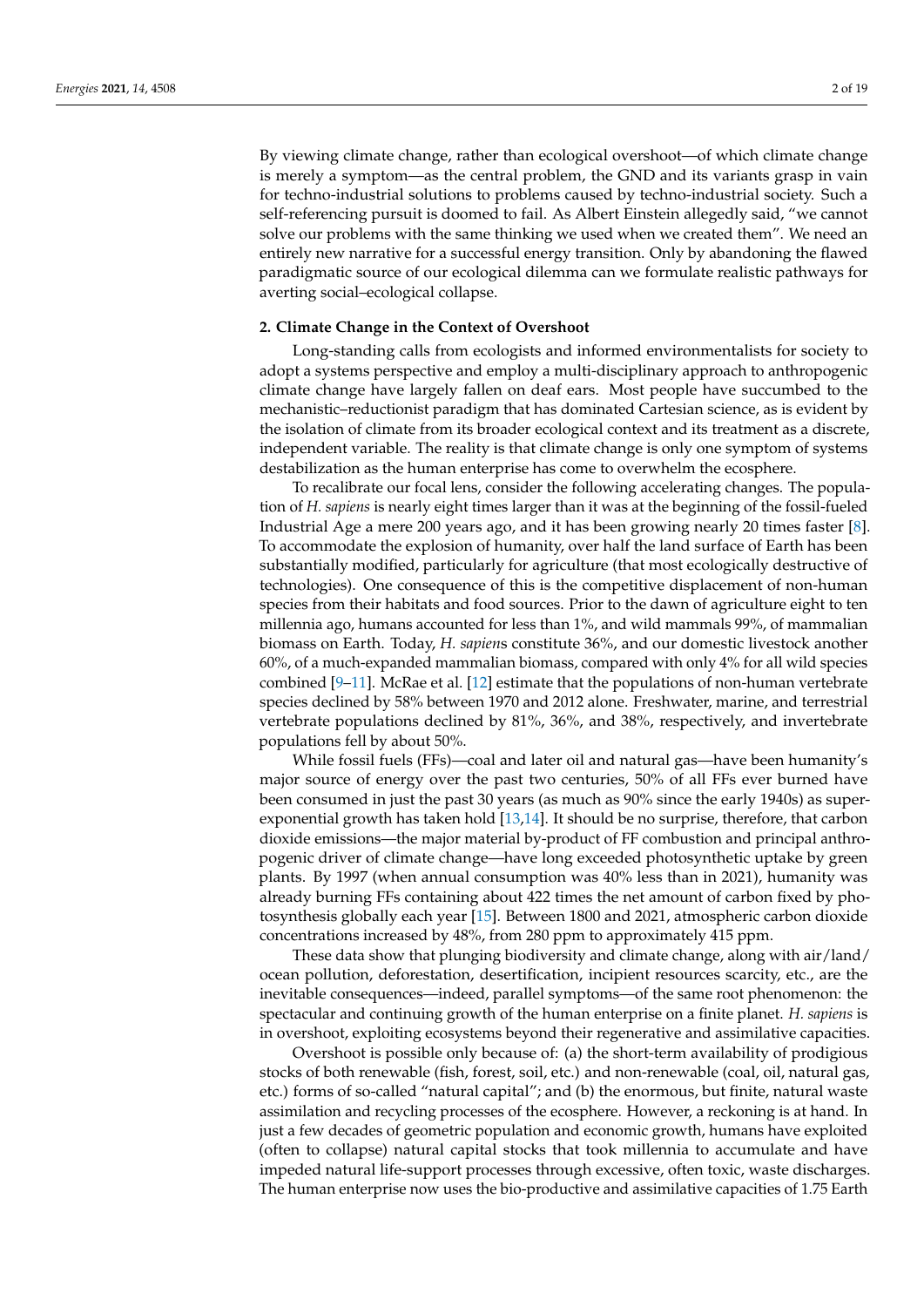equivalents [\[16\]](#page-15-6). In simple terms, the industrial world's ecological predicament is the result of too many people consuming too much and over-polluting the ecosphere.

Clearly, the climate crisis cannot be solved in isolation from the macro-problem of overshoot—certainly not by using technologies that are reliant on the same FFs and ecologically destructive processes that created the problem in the first place.

#### **3. Problems with So-Called Renewables**

Here, we holistically examine renewable energy (RE), focusing on the widely overlooked limitations of the RE technologies commonly set forth as solutions (but that do not constitute all possible RE options). This examination shows that RE cannot deliver the same quantity and quality of energy as FFs, that the espoused technologies are not renewable, that their production—from mining to installation—is fossil-energy-intensive, and that producing them—particularly mining their metals and discarding their waste—entails egregious social injustices and significant ecological degradation.

The challenge before us is to identify which RE technologies are both sustainable and viable. Sustainability implies the ability to persist in perpetuity with minimal negative environmental impacts (i.e., within ecological limits). Viability entails basic, practical issues for production and implementation (e.g., is it possible to build and implement the RE technology without FF inputs? Can it be done on a climate-relevant schedule? Is it affordable?). Within this context, such pat slogans as "100% clean energy" and "net zero emissions" must be discarded. Every energy-producing technology—no matter how rudimentary or advanced—uses inputs from the environment and produces pollution or other ecological degradation over its life cycle. Trade-offs must be assessed. Just because raw sunlight and wind are "clean" and continuous energy flows does not mean that harnessing them to perform work is. While we inevitably face a future underpinned entirely by RE, the question is not how to meet current total demand, but rather to determine: (a) which RE technologies are actually sustainable and viable; (b) the contexts in which they might be so, including the priority uses to which they might be applied; and (c) how to effectively and fairly reduce energy demand.

GND proponents are appallingly tolerant of the inexplicable. They fail to address how the gigatons of already severely depleted metals and minerals essential to building so-called RE technologies will be available in perpetuity considering typical five to 30-year life spans and the need for continuous replacement [\[17–](#page-15-7)[19\]](#page-15-8). They offer no viable workarounds for the ecological damage and deplorable working conditions, often in the Global South, involved in metal ore extraction [\[20](#page-15-9)[,21\]](#page-15-10). Green New Dealers advance no viable solutions (technical or financial) for electrifying the many high-heat-intensive manufacturing processes involved in constructing high-tech wind turbines and solar panels (not to mention all other products in modern society) [\[22–](#page-15-11)[25\]](#page-15-12). The waste streams generated by so-called renewables at the end of their short working lives are either ignored or assumed away, to be dealt with eventually by yet non-existent recycling processes [\[26–](#page-15-13)[28\]](#page-15-14). Proposals for electrifying the 80% of nonelectrical energy demand overlook crucial facts, namely that the national-scale transmission systems and grids required for electrified land transportation do not even exist today, nor is the needed build-out likely given material, energy, and financial constraints [\[29\]](#page-15-15).

Finally, as emphasized previously, the quest for a magical source of free energy ignores the overriding overshoot crisis—which, paradoxically, was enabled by abundant, cheap fossil energy. We argue that the only viable response to overshoot is a managed contraction of the human enterprise until we arrive within the safely stable territory defined by ecological limits. This will entail many fewer people consuming far less energy and material resources than at present.

Obviously, a managed descent will require a paradigmatic shift in society's socially constructed values, beliefs, and assumptions. At a minimum, we must replace our unrelenting anthropocentricism and strictly instrumental approach to Nature with a more holistic, eco-centric perspective. People must come to acknowledge both their utter dependence on the integrity of the ecosphere and the intrinsic worth of other species and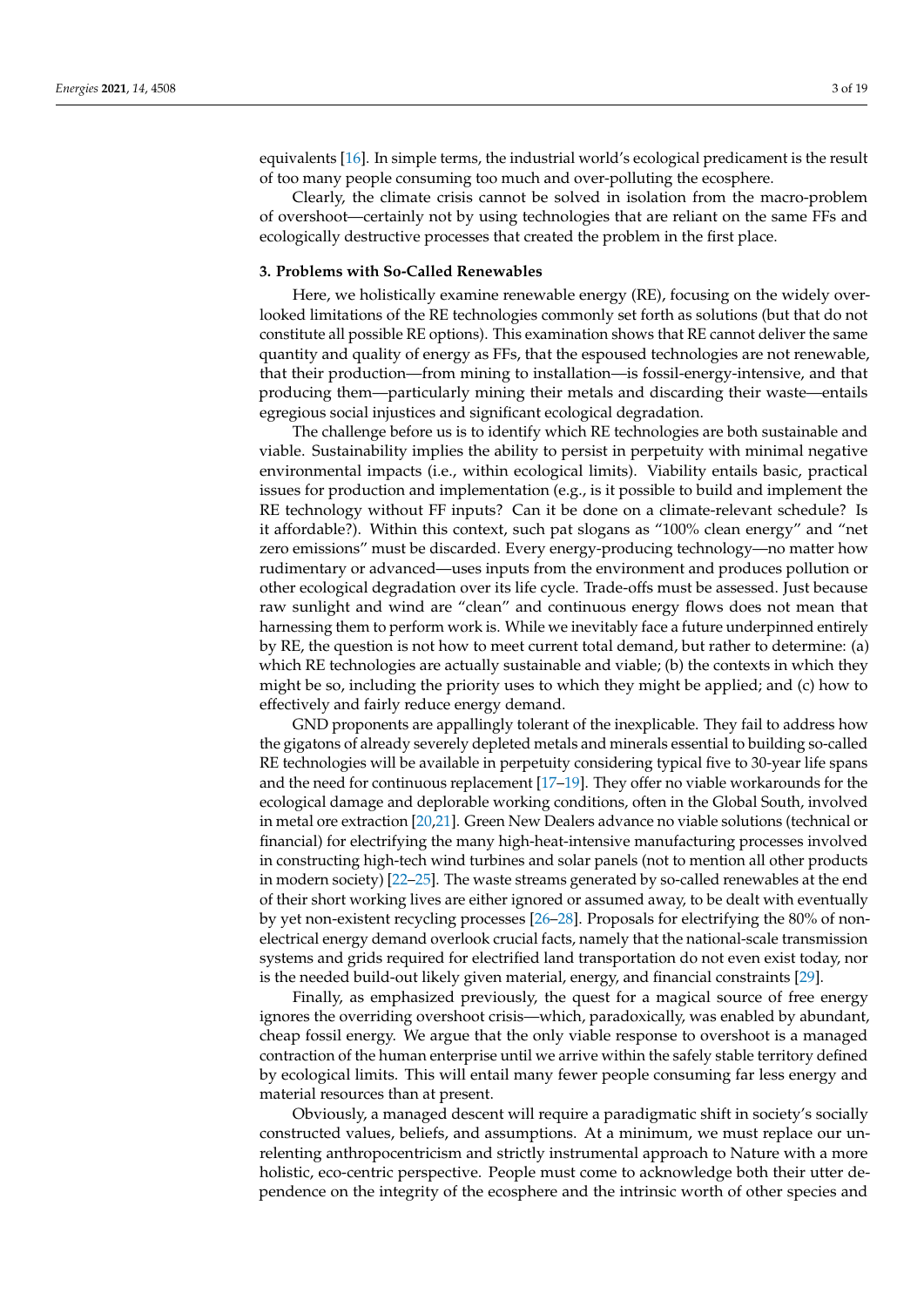natural ecosystems. This means overcoming capitalism's addiction to material growth and adopting systems compatible with one-Earth living ('one-Earth living' implies any material standard of living that, if extended to everyone on Earth, would be sustainable—i.e., the human population would be living within the global carrying capacity [\[30\]](#page-15-16). Obviously, the more people, the lower the average sustainable standard of living).

Far from encouraging such a radically new paradigm, the GND promotes an ecowashed version of the status quo with its unquestioning faith that technology will save us and its comforting narrative of business-as-usual by alternative means. This myth has become so well accepted in the public and academic mind that to question it is to be perceived as anti-renewable, pessimistically discounting human ingenuity, or even a shill for the FF industry. Those who do venture critical observations often do so with trepidation and constraint.

The following eco-heterodox view of the renewable energy transition flows from our commitment to critical discourse and stewardship of our one and only planet. This perspective widens the lens of analysis and confronts naked realities that can no longer be ignored. Our overriding goal is to assist society in developing a considered appreciation of what a truly renewable energy landscape might look like.

## *3.1. The Electrification Question*

Only 19% of global final energy consumption is in the form of electricity. The other 81% is in the form of liquid fuel [\[31\]](#page-15-17). There are formidable obstacles to converting electricity consumption alone to so-called renewable sources.

#### 3.1.1. Big Picture Sanity Check

Transitioning the U.S. electrical supply away from FFs by 2050 would require a grid construction rate 14 times that of the rate over the past half century [\[32\]](#page-15-18). The actual installed costs for a global solar program would have totaled roughly \$252 trillion (about 13 times the U.S. GDP) a decade ago [\[33\]](#page-15-19), and considerably more today. A recent report describing what would be needed to achieve 90% "decarbonization" and electrification by 2035 neglects to mention that, in order to meet such targets, the United States would have to quadruple its last annual construction of wind turbines every year for the next 15 years and triple its last annual construction of solar PV every year for the next 15 years—only to repeat the process indefinitely since solar panels and wind turbines have average lifespans of around 15 to 30 years [\[34,](#page-15-20)[35\]](#page-15-21). In addition, Clack et al. [\[36\]](#page-15-22) found that one of the most cited studies on 100% electrification in the United States is error-prone and laden with untenable assumptions.

#### 3.1.2. Heat for Manufacturing

The manufacturing processes used today to make solar panels, high-tech wind turbines, batteries, and all other industrial products involve very high temperatures that are currently generated using FFs. Despite the critical importance of heat in manufacturing, there is scant information on whether or how it can be generated with RE alone.

Approximately 30% of industrial heating applications require temperatures below 212 °F (100 °C); 27% can be met with temperatures between 212 °F and 750 °F (100 °C and 400 °C); and 43% require temperatures above 750 °F (400 °C) [\[37\]](#page-15-23). Most existing RE heating technologies can supply heat only within the lowest temperature category [\[37\]](#page-15-23). This is highly problematic given that solar panel manufacturing requires temperatures ranging from 2700 ◦F to 3600 ◦F (1480 ◦C to 1980 ◦C) and the steel and cement manufacturing for high-tech wind turbines, hydropower plants, and nuclear plants require temperatures ranging from 1800 ◦F to 3100 ◦F (980 ◦C to 1700 ◦C).

According to the U.S. Energy Information Administration [\[38\]](#page-16-0), natural gas, petroleum, electricity, and coal are the current sources of industrial energy, with natural gas and petroleum being predominant. If modern industrial manufacturing—responsible for generating the seemingly countless components of so-called RE technologies—is to continue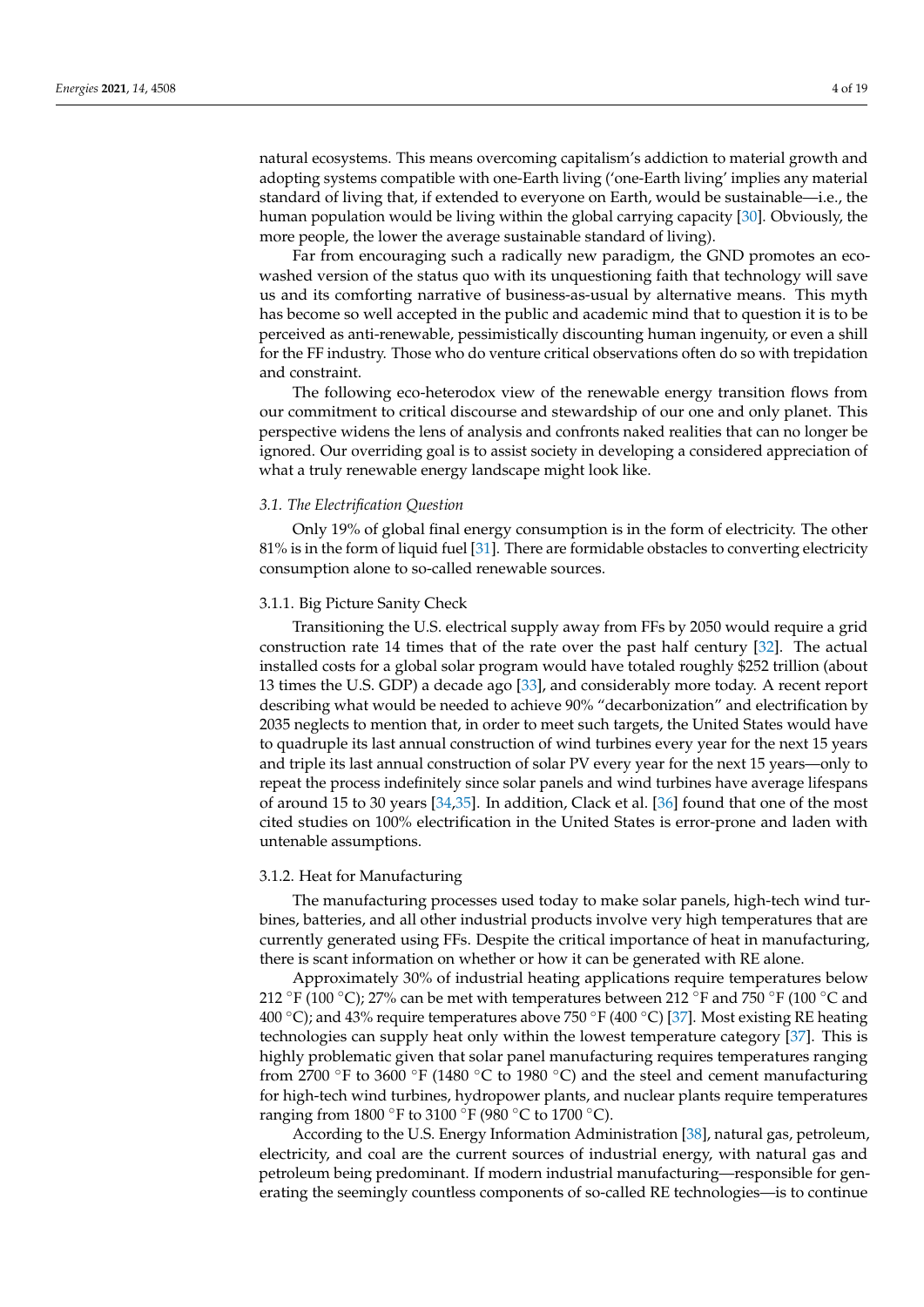without FFs, renewable-based technologies must be developed that would supply seamless replacements for high-heat sources of energy at acceptable economic and ecological costs.

Existing reports explore numerous RE heat sources for manufacturing, including various forms of bioenergy, concentrated solar power (CSP), hydrogen, geothermal, and nuclear [\[22](#page-15-11)[–25\]](#page-15-12). We discuss each in turn as they relate to the fossil energy sources they could potentially replace.

Possible replacements for natural gas include biomethane and hydrogen. Biomethane is a near-pure source of methane derived from one of two methods: the "upgrading" of biogas or gasified woody biomass. Biogas is a mixture of gases that results from the breakdown of agricultural, livestock, and household waste; sewage in wastewater treatment plants; and municipal waste (i.e., the anaerobic digestion of organic matter in an oxygen-free environment). Gasification entails heating wood in a low oxygen environment to produce synthetic gas, or syngas. The upgrading process involves removing nearly all gases in the biogas and syngas except for methane.

Problems abound with biomethane as an industrial energy replacement option. At present, biogas upgrading accounts for roughly 90% of all biomethane production [\[39\]](#page-16-1). From a technological standpoint, all five commercially viable processes for biogas upgrading have disadvantages, if not outright roadblocks, that limit their production and viability. The polyethylene glycol used in one type of physical scrubbing is a derivative of petroleum, and the other form of water-based physical scrubbing requires significant amounts of water and electricity [\[40,](#page-16-2)[41\]](#page-16-3). Chemical scrubbing involves toxic solvents that are costly and difficult to handle, and it has a high heat demand [\[40](#page-16-2)[–42\]](#page-16-4). Despite low energy and financial inputs [\[40\]](#page-16-2), membrane separation involves fragile and short-lived membranes (lasting 5–10 years) [\[42\]](#page-16-4) and produces relatively low methane purity [\[40\]](#page-16-2). Pressure swing adsorption is a highly complex process [\[40,](#page-16-2)[42\]](#page-16-4), and neither cryogenic separation nor biological methods are yet commercially viable [\[42,](#page-16-4)[43\]](#page-16-5). Moreover, not all upgrading technologies are energetically self-sufficient—many, if not most, rely on FFs [\[41\]](#page-16-3). Problematically, upgrading biogas produces  $CO_2$  [\[40,](#page-16-2)[41\]](#page-16-3). Carbon capture and storage is one proposal for dealing with the resulting  $CO<sub>2</sub>$  but presents ecological problems and high costs [\[40\]](#page-16-2). Gasification has yet to be deployed at a large industrial scale [\[43\]](#page-16-5).

There are additional problems with feedstock and co-location requirements. Current waste streams are insufficient to support the widespread use of biomethane in the transportation sector, let alone the industrial sector [\[44\]](#page-16-6). It is estimated that the maximum practical contribution of biomethane via biogas and gasification is only around 11% of Europe's current total natural gas consumption [\[43\]](#page-16-5). Harvesting woody biomass for gasification would have to be judiciously considered within the broader context of its sustainable management. Given the post-FF transportation limitations discussed later, biomethane production facilities would have to be co-located with feedstock sites, which would then have to be co-located with manufacturing sites. These requirements present obvious challenges, if not outright roadblocks.

The single greatest problem with producing hydrogen is that, regardless of method, more energy is required to produce and compress the product than it can later generate [\[22,](#page-15-11)[25,](#page-15-12)[29,](#page-15-15)[33\]](#page-15-19). The only viable, large-scale feedstock for hydrogen is natural gas, and the gas reforming process requires temperatures ranging from 1300 ◦F to 1830 ◦F (700 ◦C to 1000 ◦C) [\[25](#page-15-12)[,29](#page-15-15)[,33](#page-15-19)[,45\]](#page-16-7). Gas reforming produces substantial greenhouse gas (GHG) emissions and presents numerous problems in the way of leakage, corrosion, and accidental combustion [\[22](#page-15-11)[,25](#page-15-12)[,45\]](#page-16-7).

Potential replacements for petroleum (i.e., crude oil) include bioethanol (ethanol made from corn or other fermented plant matter) and biodiesel. As discussed later, the land requirements for feeding 8+/− billion people without FF inputs preclude the large-scale use of cropland and plant biomass for energy purposes, even if net energy was satisfactory.

Contenders for non-fossil-generated electricity include geothermal, nuclear, concentrated solar power (CSP), solar PV, and wind turbines. Geothermal systems produce temperatures of around only 300 °F (150 °C) and must be located in mountainous regions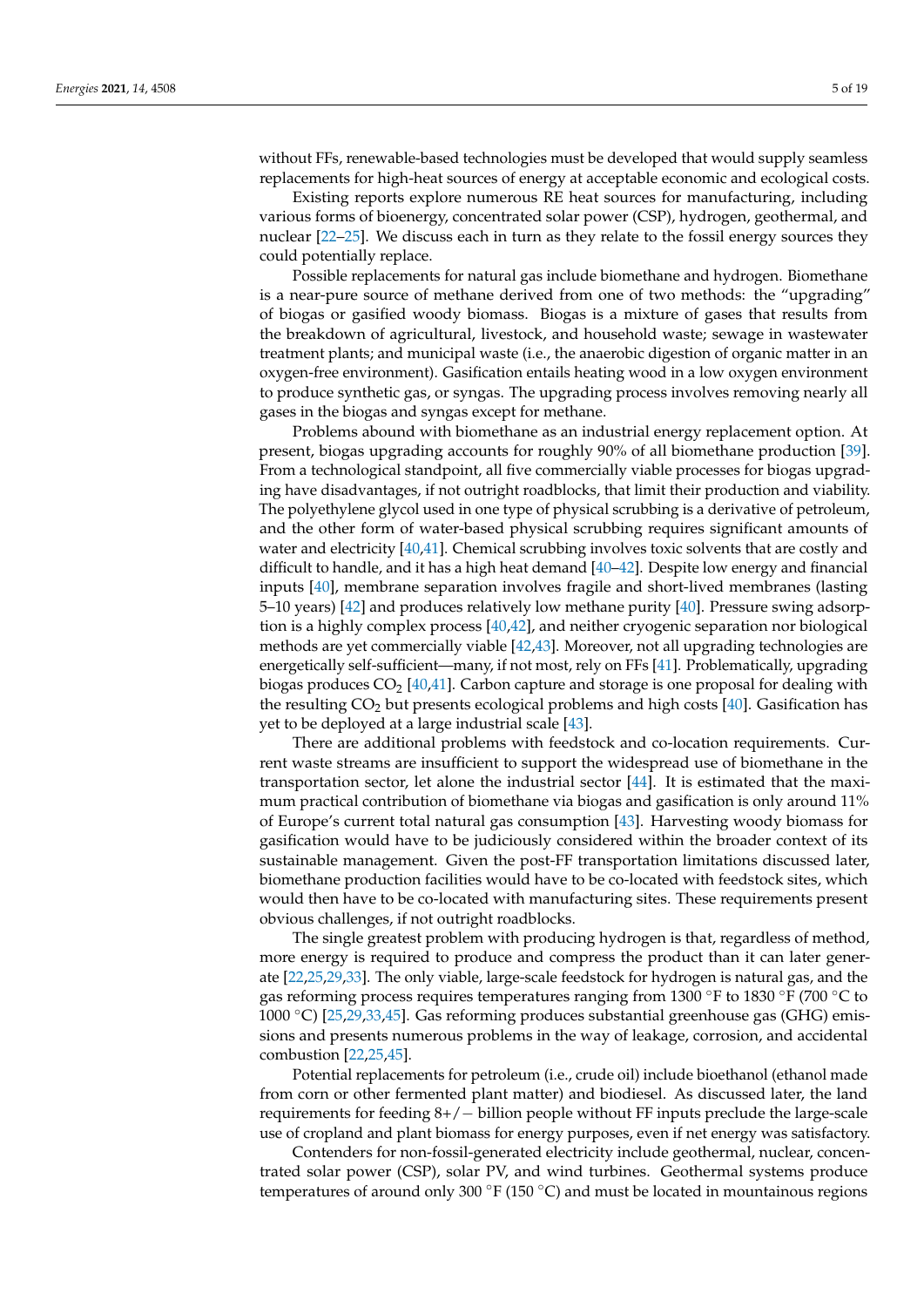with active tectonic plate movement or near volcanic hot spots [\[24\]](#page-15-24). Production wells are commonly up to two kilometers deep [\[23](#page-15-25)[,24\]](#page-15-24)—depths that can be reached only with fossil-fueled machinery and advanced technologies. As discussed later, nuclear has massive water and material requirements. Facilities cannot be built and maintained without fossil-fueled machinery, and there is the still-unsolved problem of dangerous radioactive waste disposal. The much-touted small modular reactors (SMRs) are still in the R&D phase, still produce radioactive byproducts that must be disposed of, and pose the problem of transportability. Despite theoretical upper temperature limits ranging from 1800 ◦F to 2200 °F (1000 °C to 1200 °C), existing CSP systems generate heat in the range of only 300 °F to 570 °F (150 °C to 300 °C) [\[22](#page-15-11)[,24\]](#page-15-24). CSP plants typically cost in excess of \$1 billion and require around five square miles of land. Though they can store thermal energy in molten salt, the on-site salt stores less than one day's worth of electrical supply and almost all CSP plants have a fossil backup to diminish thermal losses at night, prevent the molten salt from freezing, supplement low solar radiance in the winter, and for fast starts in the morning [\[22,](#page-15-11)[29\]](#page-15-15). The DC electricity generated by wind and solar PV can only be stored in batteries, which presents serious ecological and practical problems, as discussed later.

The only potential replacement for coal is charcoal derived from wood. This poses two obvious problems. The remaining stock of woody biomass—vastly depleted during the Industrial Age—is nowhere close to supporting current manufacturing needs, particularly recognizing the need to set aside half of the Earth's major eco-regions to ensure the functional integrity and health of the ecosphere [\[46\]](#page-16-8). Even if a sustainable supply of an already-stretched renewable resource was not a concern, industrial furnaces/boilers and steel manufacturing equipment are specifically designed to function with thermal coal and coke (made from coking coal); switching to charcoal would require the redesign and reconstruction of entire systems.

Such roadblocks impede the electrification of all manufacturing processes that do not already use electricity. Even so, there has been little R&D on massive electrification options. Additionally, again, since most existing fossil-powered equipment would require complex, large-scale system redesigns, 100% electrification of manufacturing would be extremely difficult, if not impossibly expensive [\[25\]](#page-15-12).

In short, no RE source or system is viable if it cannot not generate sufficient energy both to produce itself (literally from the ground up) and supply a sufficient surplus for society's end-use consumption. Currently, no so-called RE technology is in the running.

## 3.1.3. Problems with Solar Panels

Manufacturing solar panels uses toxic substances, large quantities of energy and water, and produces toxic byproducts [\[33](#page-15-19)[,47\]](#page-16-9). Mono-and poly-crystalline solar panels require high temperatures at every step of their production. For example, temperatures of 2700° to 3600 ◦F (1500◦ to 2000 ◦C) are needed to transform silicon dioxide into metallurgical-grade silicon. Up to half of the silicon is lost in the wafer sawing process. For every 1 MW of solar panels produced, about 1.4 tonnes of toxic substances (including hydrochloric acid, sodium hydroxide, sulfuric acid, nitric acid, and hydrogen fluoride) and 2868 tonnes of water are used, while 8.6 tonnes of emissions are released—8.1 tonnes of which are the perfluorinated compounds sulfur hexafluoride  $(SF_6)$ , nitrogen trifluoride  $(NF_3)$ , and hexafluoroethane  $(C_2F_6)$  that are thousands of times more potent than  $CO_2$  [\[48\]](#page-16-10). Other toxic byproducts, such as trichlorosilane gas, silicon tetrachloride, and dangerous particulates from the wafer sawing process, are also produced. Amorphous (thin-film) solar panels are made with cadmium, which is a carcinogen and genotoxin.

The actual performance of installed solar panels is problematic [\[33](#page-15-19)[,49](#page-16-11)[,50\]](#page-16-12). The efficiency rates of solar panels are low (on average around 15% to 20%) and almost always less than what manufacturers advertise. Solar panels are highly sensitive and lose function in non-optimal conditions (e.g., when there is haze or humidity, if the panels are not angled properly, or if any obstructions—such as bird droppings, dust, snow, or pollution—block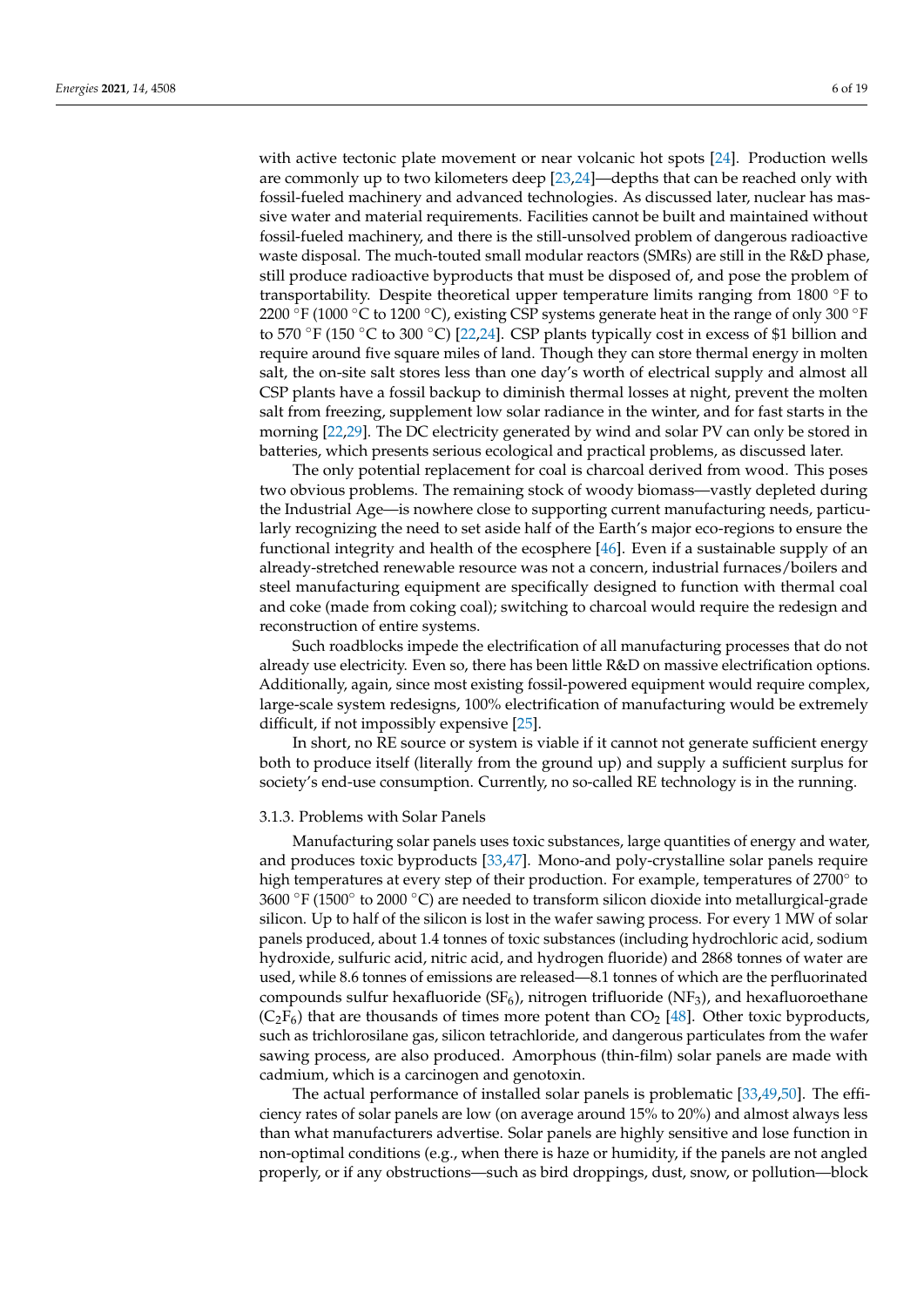even small parts of the panel's surface). They become less efficient as they age, sometimes losing up to 50% efficiency.

Solar panels have a life span of only 20 to 30 years, making for a massive waste management problem. Inverters (which transform the DC output of solar panels into the AC input required by appliances) need to be replaced every five to eight years [\[33\]](#page-15-19). By the end of 2016, there were roughly 250,000 tonnes of solar panel e-waste globally, accounting for about 0.5% of all annual global e-waste [\[26\]](#page-15-13). According to the International Renewable Energy Agency [\[51\]](#page-16-13), solar panel waste could amount to six million tonnes annually by 2050, and the cumulative waste by then could reach 78 million tonnes. By 2050, dead solar panels could account for 10% of all e-waste streams, and their cumulative end-of-life waste may be greater than all e-waste in 2018 [\[20\]](#page-15-9). The much-touted silver bullet of recycling is not the panacea is it purported to be. Recycling requires copious amounts of energy, water, and other inputs, and exposes workers to toxic materials that have to be disposed of. Currently, there are only two types of commercially available solar PV recycling and only a handful of recycling facilities around the world [\[26,](#page-15-13)[27\]](#page-15-26).

Even without such drawbacks, solar PV has a low energy return on energy invested (EROEI)—too low to power modern civilization [\[52](#page-16-14)[–55\]](#page-16-15).

## 3.1.4. Problems with Batteries and Other Storage

There are four primary types of commercially proven, grid-scale energy storage: pumped hydroelectric storage, compressed air energy storage, advanced battery energy storage, and flywheel energy storage. Pumped hydroelectric storage is possible only if hydroelectric dams are part of the system. Flywheel energy storage is used more for power management than long-term energy storage. Of the remaining two, compressed air storage is deployed at only two power plants in the world, with likely little expansion since it is quite inefficient and relies on large underground cavities with specific geological characteristics [\[29,](#page-15-15)[56,](#page-16-16)[57\]](#page-16-17). Only a few power plants in the United States have operational battery storage, accounting for 800 MW of power capacity [\[56](#page-16-16)[,58\]](#page-16-18). Consider that the United States consumes around 4000 terawatt-hours of electricity every year [\[59\]](#page-16-19), or 563 times the existing battery storage capacity.

An entire year of production from the world's largest lithium-ion battery manufacturing facility—Tesla's \$5 billion Gigafactory in Nevada—could store only three minutes' worth of annual U.S. electricity demand [\[32\]](#page-15-18). Manufacturing a quantity of batteries that could store just two days' worth of U.S. electricity demand would require 1000 years of Gigafactory production [\[32\]](#page-15-18). Storing only 24 h worth of U.S. electricity generation in lithium batteries would cost \$11.9 trillion, take up 345 square miles, and weigh 74 million tons [\[29\]](#page-15-15)—at enormous ecological cost. A battery-centric future means mining gigatons of rare-earth mineral ores. For every kilogram of battery, 50–100 kg of ore needs to be mined, transported, and processed [\[60\]](#page-16-20). Constructing enough lithium batteries to store only 12 h' worth of daily power consumption would require 18 months' worth of global primary energy production and the entire global supply of several minerals [\[29\]](#page-15-15).

Battery chemistry is complex, and improvements in one characteristic (e.g., energy density, power capability, durability, safety, or cost) always come at a cost to another. The monitoring and cooling systems and the steel used to encase the flammable lithium (other types of batteries are also flammable) weigh 1.5 times as much as the battery itself [\[29\]](#page-15-15). Batteries lose capacity over time, are negatively impacted by temperature extremes, pose safety issues that internal combustion engines do not [\[61\]](#page-16-21), and have a poor energy-toweight ratio [\[62\]](#page-16-22). Batteries also have higher GHG emissions than internal combustion engines [\[63\]](#page-16-23).

Not all vehicles and machinery used today can be powered by batteries. Small cranes, a crawler crane [\[64\]](#page-16-24), light and some heavy-duty construction equipment, and passenger cars can be powered by batteries. However, other large cranes (used to load and unload cargo and in large construction projects, mining operations, and more), container and other large ships, airplanes, and heavy-duty trucks cannot [\[29](#page-15-15)[,60\]](#page-16-20). Sripad and Viswanathan [\[65\]](#page-17-0)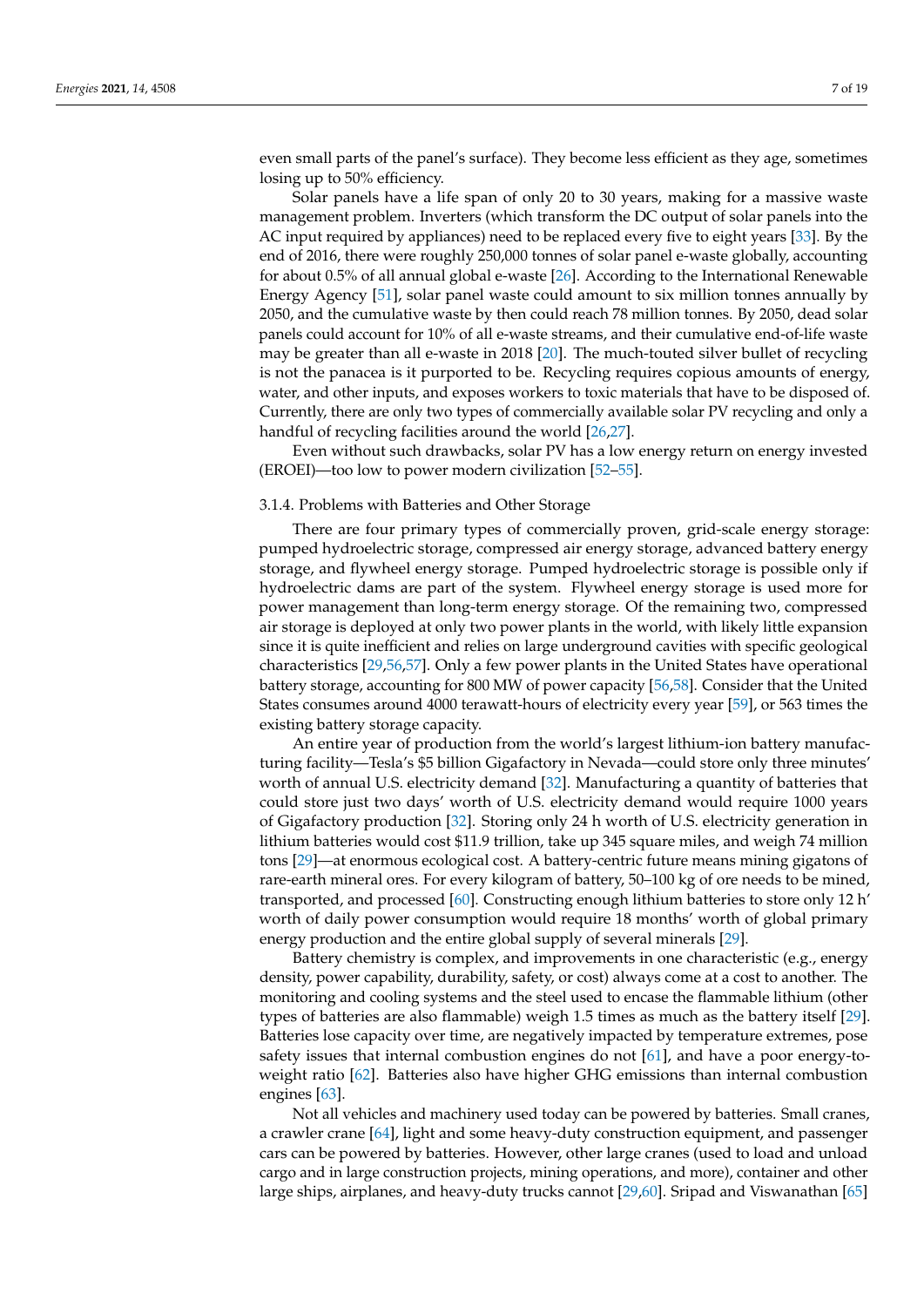concluded that the Tesla Semi concept vehicle is technically infeasible given current lithiumion battery technology and is likely financially prohibitive. Tesla CEO Elon Musk stated in early 2021 that production was on hold due to battery cell unavailability and lack of profitability [\[66\]](#page-17-1).

Batteries have a life span of around 5 to 15 years, creating an additional, significant waste management problem [\[20\]](#page-15-9). They cannot be disposed of in landfills due to their toxicity and are one of the fastest-growing contributors to e-waste streams. Only 5% of all lithium batteries are recycled.

## 3.1.5. Problems with Wind Power

The large metal wind turbines that have become ubiquitous today are composed primarily of steel towers, fiberglass nacelles and blades, and multi-element generators and gearboxes that contain large amounts of steel (iron) and copper. Roughly 25% of all large wind turbines use permanent magnet synchronous generators (PMSGs)—the latest generation technology that uses the rare earth metals neodymium (Nd), praseodymium (Pr), dysprosium (Dy), and terbium (Tb). The remaining 75% of operating wind turbines use some form of conventional magnetic generator. Employment of PMSGs is expected to grow given their post-implementation advantages [\[67\]](#page-17-2).

Steel production is dependent on coal. Steel is an alloy of iron and carbon, the latter contributed by metallurgical, or coking, coal. The production of coke from metallurgical coal requires temperatures around 1800 °F (1000 °C). Combining coke and iron to make steel then requires blast furnaces at temperatures of 3100 °F (1700 °C). On average, 1.85 tons of  $CO<sub>2</sub>$  are emitted for every ton of steel produced [\[25\]](#page-15-12).

Mining and processing the rare earth metals now common in most wind turbines produces significant toxic waste. Many rare earth metals are bound up in ore deposits that contain thorium and uranium, both of which are radioactive [\[68\]](#page-17-3). Sulfuric acid is used to isolate the rare earth metals from the ore, exposing the radioactive residue and producing hydrofluoric acid, sulfur dioxide, and acidic wastewater [\[68,](#page-17-3)[69\]](#page-17-4). One ton of radioactive waste is produced for every ton of mined rare earth metals. Rare earth metal processing for wind turbines already generates as much radioactive waste as the nuclear industry [\[69\]](#page-17-4).

A typical 3 MW wind turbine weighs anywhere from 430 to 1200 tonnes [\[70\]](#page-17-5). All components must be transported by large trucks from manufacturing to installation sites and then erected using enormous cranes once on-site. As previously noted, neither heavyduty trucks nor cranes can yet operate on battery power. As shown later, electrified freight on a Paris Agreement schedule (~50% emissions reductions by 2030) is improbable, if not impossible.

Massive concrete bases—often requiring more than 1000 tons of concrete and steel rebar and measuring 30 to 50 feet across and anywhere from six to 30 feet deep—are needed to fix the tower to the ground. Heavy-duty fossil powered machinery is required to excavate the site. Cement, which is the primary ingredient in concrete, is produced in industrial kilns heated to 2700 °F (1500 °C). At least one ton of  $CO_2$  is emitted for every ton of cement produced [\[71\]](#page-17-6), and the cement must then be transported on fossil-fueled trucks to the installation site.

A 3.1 MW wind turbine creates anywhere from 772 to 1807 tons of landfill waste, 40 to 85 tons of waste sent for incineration, and about 7.3 tons of e-waste [\[20\]](#page-15-9). Wind turbine blades, made of composite materials, are completely unrecyclable at present [\[28\]](#page-15-14).

Finally, while superior to solar PV, neither onshore nor offshore wind power has an EROEI >3:1—far less than necessary to sustain modern civilization [\[52\]](#page-16-14).

## 3.1.6. Eco-Impacts of Hydropower

Large hydroelectric dams have enormous ecological impacts [\[72\]](#page-17-7). They disrupt water flow, degrade water quality, block the transport of vital nutrients and sediment, destroy fish and wildlife habitat, impede the migration of fish and other aquatic species, and compromise certain recreational opportunities. Reservoirs slow and broaden rivers, making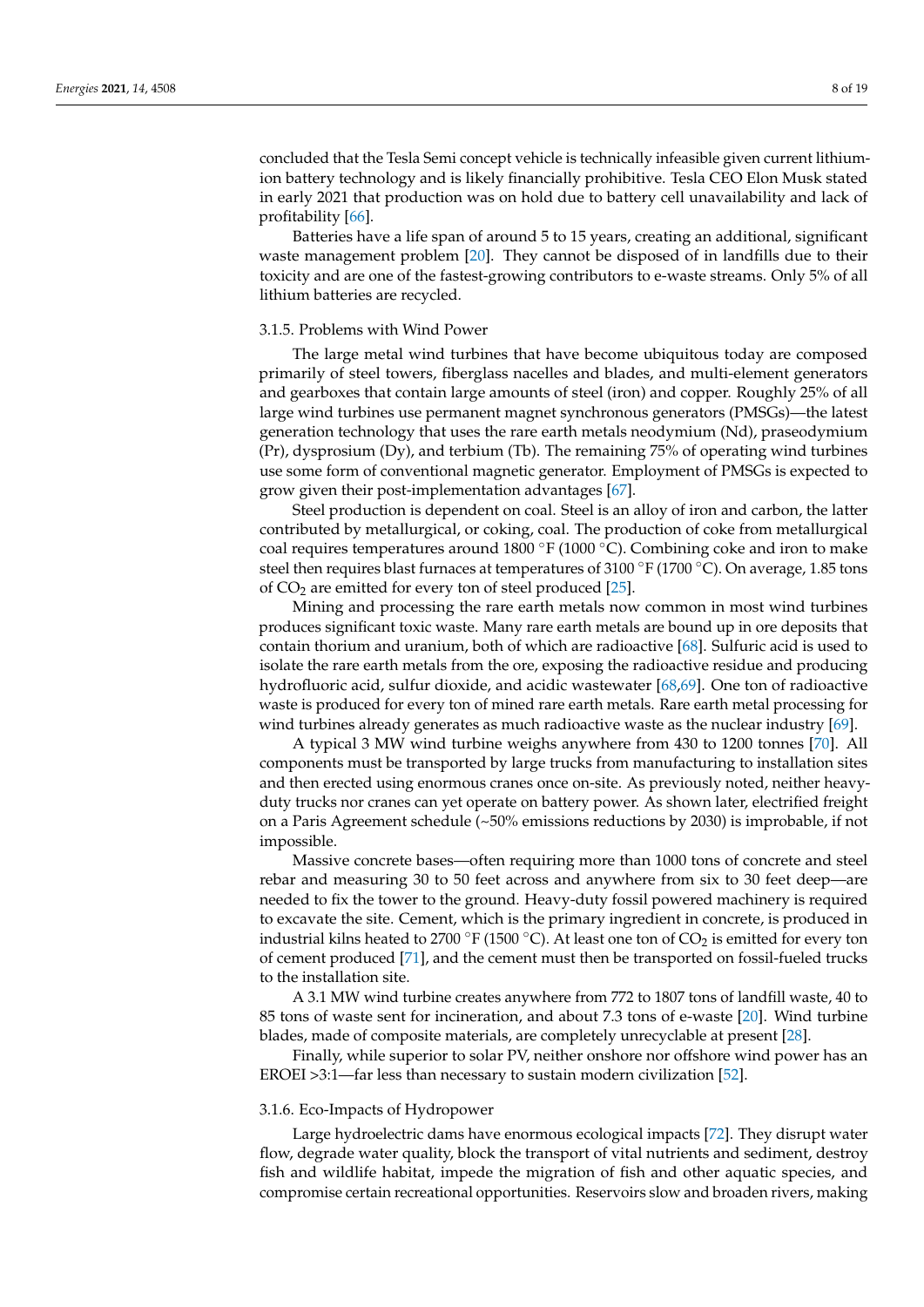them warmer. Many dams are not operating efficiently, are not up to environmental standards, produce less energy over time, and are in need of significant repairs [\[73](#page-17-8)[–75\]](#page-17-9).

### 3.1.7. Problems with Nuclear

To meet the anticipated primary energy demand in 2050—assuming 60% emissions reductions from 2004 levels—approximately 26,000 1-GW nuclear power plants would have to be built. The world currently has 449, many of which are nearing the end of their lives and will soon face decommissioning [\[76\]](#page-17-10). The EROI and materials for facility construction and operation aside, the enormous financial costs, regulatory time frames, social opposition, and waste disposal hurdles make the all-nuclear option a practical impossibility [\[76\]](#page-17-10).

Only two prototype Generation IV "intrinsically safe" reactors have been built, one in China and one in Russia, with significant R&D remaining and commercialization forecasted to be two to three decades out [\[77\]](#page-17-11). Even though Generation IV reactors use fuel more efficiently and can even use some nuclear waste, claims about greatly reduced radioactive waste are misleading [\[78\]](#page-17-12). The narrow focus on reduced actinides is irrelevant since it is other fission byproducts that are of the greatest concern for long-term safety. Moreover, the fuel retreatment process to reduce actinide quantities relies on exceptional technological requirements and itself generates waste that must be disposed of.

Small modular reactors (SMRs) would offer the benefits of a smaller size and transportability but are still in the R&D phase and pose two major problems [\[79\]](#page-17-13). Just as with large wind turbines, SMRs need to be transported long distances, which is not possible without large fossil-fueled trucks and cranes. Additionally, SMRs still produce the same radioactive waste products that large reactors do [\[80\]](#page-17-14).

The holy grail of nuclear fusion continues to be plagued by problems [\[81\]](#page-17-15). To replicate fusion here on Earth, temperatures of at least 100 million degrees Celsius—about six times hotter than the sun—would be needed. Deuterium and tritium, the fuels available for Earth-bound fusion, are 24 orders of magnitude more reactive than the ordinary hydrogen burned by the sun, implying a billion times lower particle density and a trillion times poorer energy confinement. In Earth-bound fusion, energetic neutron streams comprise 80% of the energy output of deuterium–tritium reactions (the only potentially feasible reaction type). These neutron streams lead to four problems with fusion energy: radiation damage to structures, radioactive waste, the need for biological shielding, and the potential for the production of weapons-grade plutonium. Fusion reactors would share other serious problems that plague fission reactors: daunting water demands for cooling; parasitic power drains that make it uneconomic to run a fusion plant below 1000 MW; the release of biologically hazardous, radioactive tritium into the environment; and high operating costs. Additionally, they require a fuel (tritium) that is not found in Nature and is generated only by fission reactors.

Nuclear power plants cannot be built without large fossil-fueled cranes and enormous amounts of concrete, the production of which, as noted, emits a significant amount of  $CO<sub>2</sub>$ and requires high temperatures that cannot currently be generated without FFs.

#### 3.1.8. Metal Extraction and Its Social Injustices

A shift to the RE technologies covered here would simply increase society's dependence on non-renewable resources—not just FFs but also more metals and minerals, adding massive exploitation of the geosphere to the existing over-exploitation of the atmosphere [\[17\]](#page-15-7). The demand for minerals is expected to rise substantially through 2050. Hund et al. [\[18\]](#page-15-27) project increases of up to 500% from 2018 production levels, particularly for those used in energy storage (e.g., lithium, graphite, and cobalt), and a recent International Energy Agency (IEA) [\[82\]](#page-17-16) report estimates that reaching "net zero" globally by 2050 would require six times the amount of mineral resources used today. This would entail a quantity of metal production—requiring considerable FF combustion—over the next 15 years roughly equal to that from the start of humanity until 2013 [\[17\]](#page-15-7).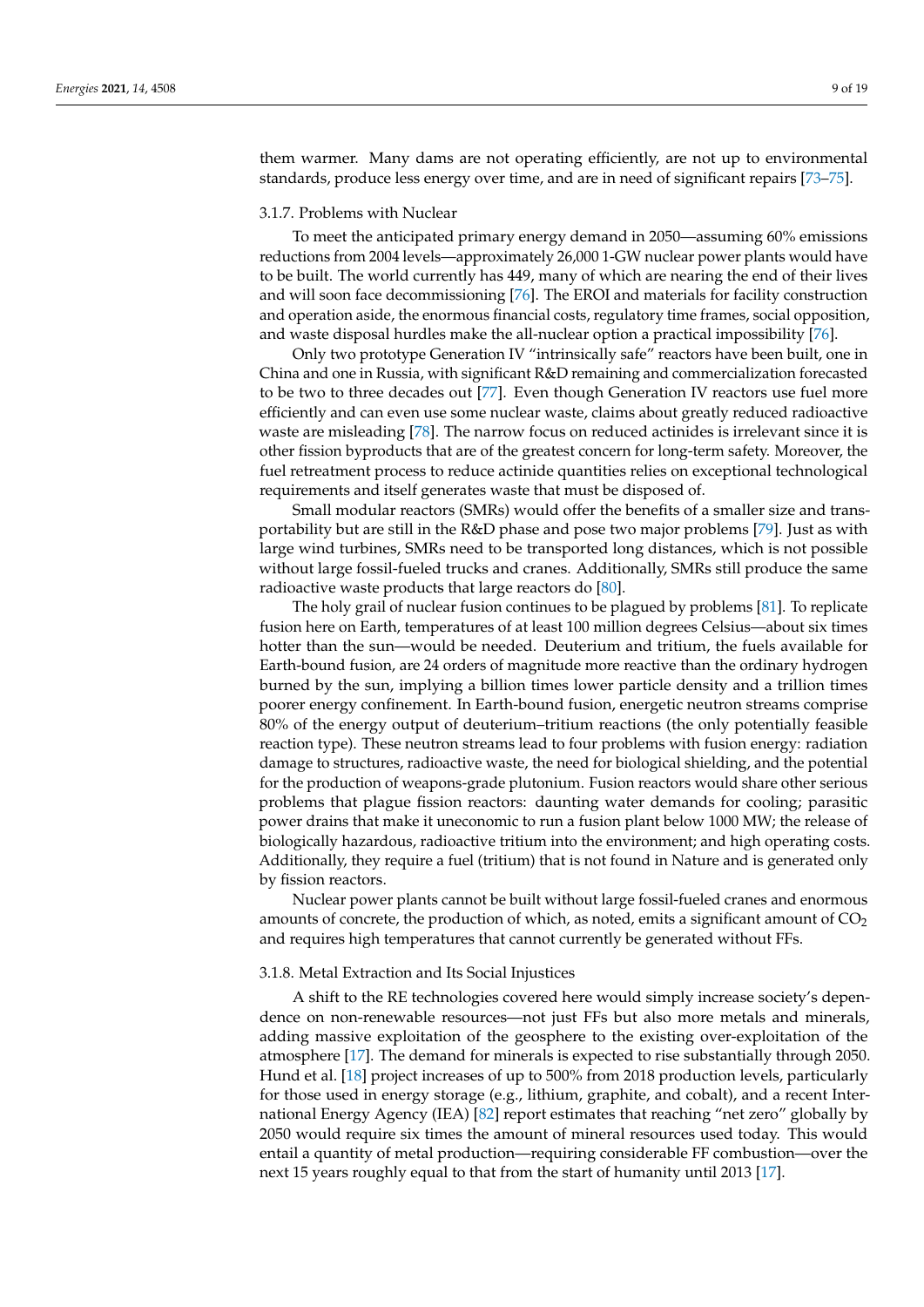The explosion in demand is already underway. Michaux [\[19\]](#page-15-8) shows that the production/consumption of industrial minerals increased by 144% between 2000 and 2018; precious metal consumption is up by 40% and base metal consumption by 96%. However, both the rate of mineral discovery and the grade of processed ores are well into decline. Michaux concludes that "global reserves are not large enough to supply enough metals to build the renewable non-fossil fuels industrial system or satisfy long term demand in the current system". Clearly, without extraordinary advances in mining and refining technology, the 10% of world energy consumption currently used for mineral extraction and processing would rise as poorer and more remote deposits are tapped [\[17\]](#page-15-7).

Social injustices abound in the production of current so-called RE technologies, confounding demands for social justice in the energy transition. Much of the mining and refining of the material building blocks of so-called renewables takes place in developing countries and contributes to environmental destruction, air pollution, water contamination, and risk of cancer and birth defects [\[20\]](#page-15-9). Low-paid labor is often the norm, as is gender inequality and the subjugation and exploitation of ethnic minorities and refugees [\[20\]](#page-15-9). Mining often relies on the exploitation of children, some of whom are exposed to risks of death and injury, are worked to death in e-waste scrapyards, or drown in waterlogged pits [\[20\]](#page-15-9). Land grabs and other forms of conflict and violence are routinely linked to climate change mitigation efforts around the world [\[21\]](#page-15-10). In short, while so-called RE technologies may deliver cleaner point-of-use conditions in the Global North, substantial ecological costs and social damage have been displaced to the Global South [\[20\]](#page-15-9). As the push for "green" energy and technology intensifies, such harms are increasingly spilling over into North America and Europe [\[21\]](#page-15-10).

## 3.1.9. Problems with Technological Carbon Sequestration

Carbon capture and storage (CCS) and direct air capture (DAC) are widely advanced as mechanisms for removing carbon. Like all other so-called RE technologies, both carry hidden costs and problems. CCS presupposes the continued use of FFs, which is problematic given FFs' rapidly declining EROI and environmental and human health concerns. Both CCS and DAC pose energetic, ecological, resource, and financial problems. Over their life cycles, some technologies emit more  $CO<sub>2</sub>$  than they capture [\[83\]](#page-17-17). It would cost around \$600 billion to capture and sequester 1 Gt of carbon [\[84\]](#page-17-18). The largest DAC facility in the world captures only 4000 t  $CO<sub>2</sub>$  per year, which is 0.000004 Gt [\[83\]](#page-17-17). A larger plant is now being engineered but will still capture only one Mt (0.001 Gt) of  $CO<sub>2</sub>$  annually [\[85\]](#page-17-19). These quantities are minuscule in comparison to what is needed: the world emitted roughly 38 Gt  $CO<sub>2</sub>$  in 2019 [\[86\]](#page-17-20). Vast quantities of natural resources and land would be needed to scale up such operations. "Renewably" powered DAC alone would use all wind and solar energy generated in the United States in 2018—and this would capture only one-tenth of a Gt of  $CO<sub>2</sub>$  [\[83\]](#page-17-17). Advocates of CCS and DAC also largely ignore their ecological impacts, including the transportation, injection, and storage of  $CO<sub>2</sub>$  in the Earth, as well as potential groundwater contamination, earthquakes, and fugitive emissions.

#### 3.1.10. Hidden Fossil Fuel Subsidy

Every so-called RE technology today is subsidized by FFs throughout its entire life cycle. The metals and other raw materials are mined and processed using petroleum-fueled, large-scale machinery. These metals and raw materials are transported around the world on cargo ships that burn bunker fuel and on trucks that are powered by diesel and travel on roads constructed with FFs. Manufacturing processes use very high temperatures that can only be generated reliably and at scale from FFs. Finished products are transported from manufacturing to installation sites on trucks powered by diesel and, in the case of industrial-scale wind turbines, nuclear facilities, and hydroelectric dams, erected on-site with large petroleum-fueled machinery. At the end of their lives, they are then deconstructed, oftentimes with FFs, and transported to landfills or recycling facilities on large petroleum-fueled trucks. There is no possibility that all these FF-demanding processes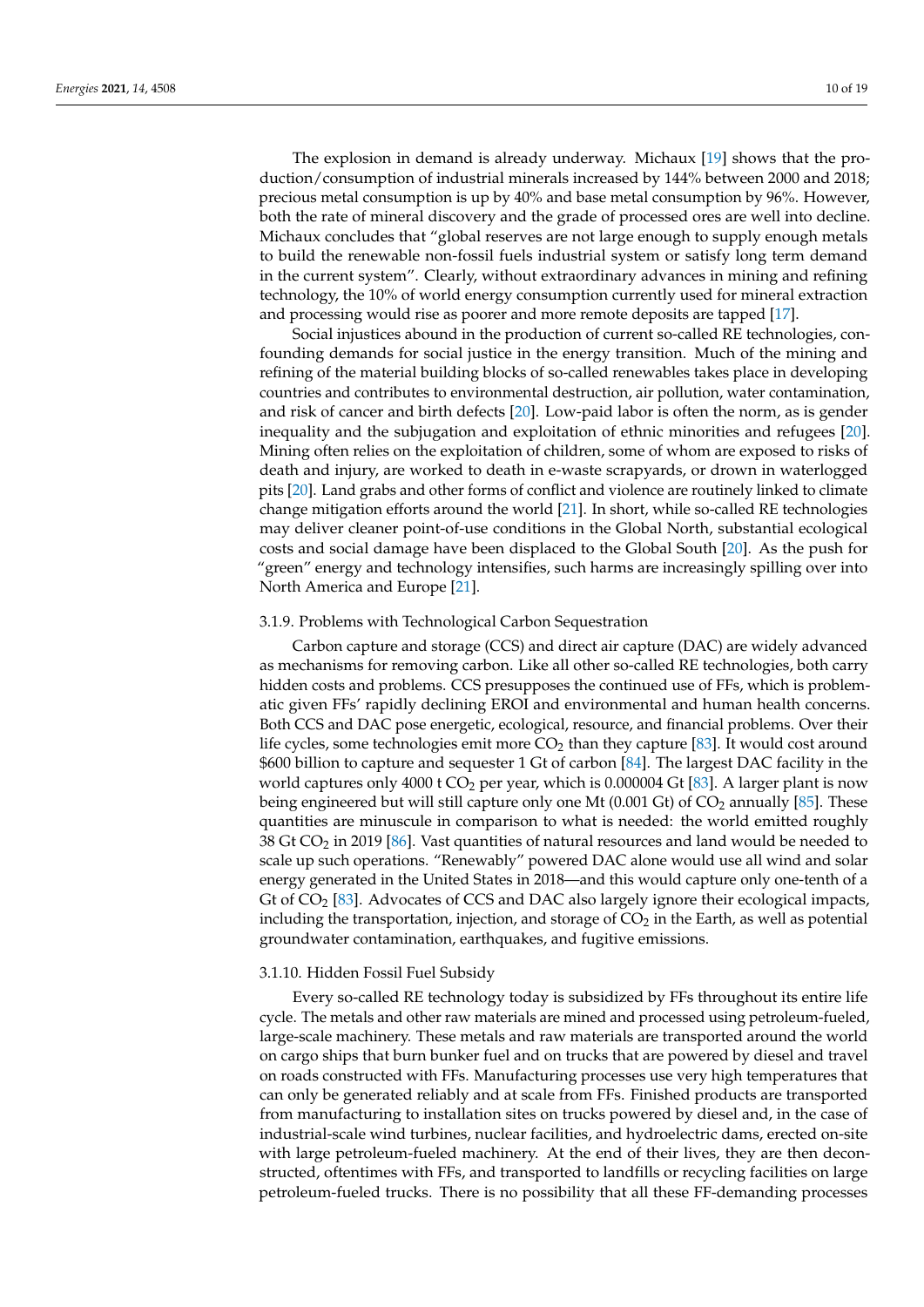can be replaced by renewable electricity in the foreseeable future, let alone on a schedule consistent with the Paris Agreement.

## 3.1.11. Performance Gains in Energy Extraction

Moore's Law, which states that the number of transistors on a microprocessor chip will double every two years or so, has driven the information technology revolution for 60 years. This accounts for the billion-fold exponential increase in the efficiency of microchips in storing and processing information.

Moore's Law is sometimes used to assure society that there can be equivalent exponential increases in future renewable energy output [\[32\]](#page-15-18). Regrettably, the analogy does not hold—Moore's law is irrelevant to the physics of energy systems. Combustion engines are subject to the Carnot Efficiency Limit, solar cells are subject to the Shockley–Queisser Limit, and wind turbines are subject to the Betz Limit. Bound by the Shockley–Queisser Limit, a conventional, single-junction PV cell can convert a maximum of only about 33% of incoming solar energy into electricity (multi-layered solar cells could theoretically double this efficiency but can be orders of magnitude more expensive; useful in space exploration, they are impractical for large-scale terrestrial applications) [\[87](#page-17-21)[,88\]](#page-17-22). State-of-the-art commercial PVs achieve just over 26% conversion efficiency—close to their theoretical efficiency limit. The Betz Limit states that the theoretical maximum efficiency of a wind turbine is just over 59%, meaning that blades can convert at most this amount of the kinetic energy in wind into electricity [\[89](#page-17-23)[,90\]](#page-17-24). Turbines today exceed 45% efficiency, again making additional gains difficult to achieve.

Starry-eyed optimists who argue that the amount of solar radiation that reaches the Earth's surface far exceeds global energy consumption confuse total energy flow with practical harvestability and thus generally ignore the limiting laws of physics.

#### 3.1.12. The Liquid Fuels Question

Liquid fuels currently account for 81% of non-electric global energy consumption. It is highly unlikely that synthetic liquid fuel substitutes for FFs can be produced sustainably in any more than small quantities for niche applications. This is highly problematic, as modern urban civilization is dependent on highway transportation for essential supplies. As noted above, battery-powered cars and, in particular, trucks have serious limitations and raise many questions regarding resource use and manufacturing. We must also ask how asphalt roads and highways—made of petroleum-based products and laid with heavy machinery—will be maintained and built in the future. Like the bright green dream of electrified transportation, synthetic substitutes for liquid FFs pose myriad problems.

## 3.1.13. Biofuels vs. Food Production

The current population—and projected growing populations—can only be fed by using an array of fossil-fueled subsidies. The FF-based synthetic pesticides, herbicides, and fungicides, not to mention the petroleum-fueled heavy machinery, responsible for The Green Revolution have allowed for much higher agricultural outputs per unit of land area—at great ecological cost—than was previously attainable. Today's global food distribution system also relies on liquid-fossil-powered transportation and refrigeration systems. Clearly, removing FFs from the agricultural system would result in significantly reduced output. Even if a global one-child policy were enacted soon, we would still have eight to 3.5 billion mouths to feed by the end of the century [\[91\]](#page-17-25). Even under such an optimistic scenario, virtually every square inch of arable land would have to be dedicated to food production. This would ethically prohibit the widescale production of fuels like bioethanol and biodiesel. (It is scandalous that 40% of the U.S. corn crop is dedicated to heavily subsidized, carbon-emitting ethanol production, with virtually no net energy gains over the history of its production [\[92](#page-17-26)[,93\]](#page-18-0)). The delay in enacting, or the absolute failure to enact, fertility reduction policies, particularly in high-fertility countries, raises the specter of an even more dire scenario.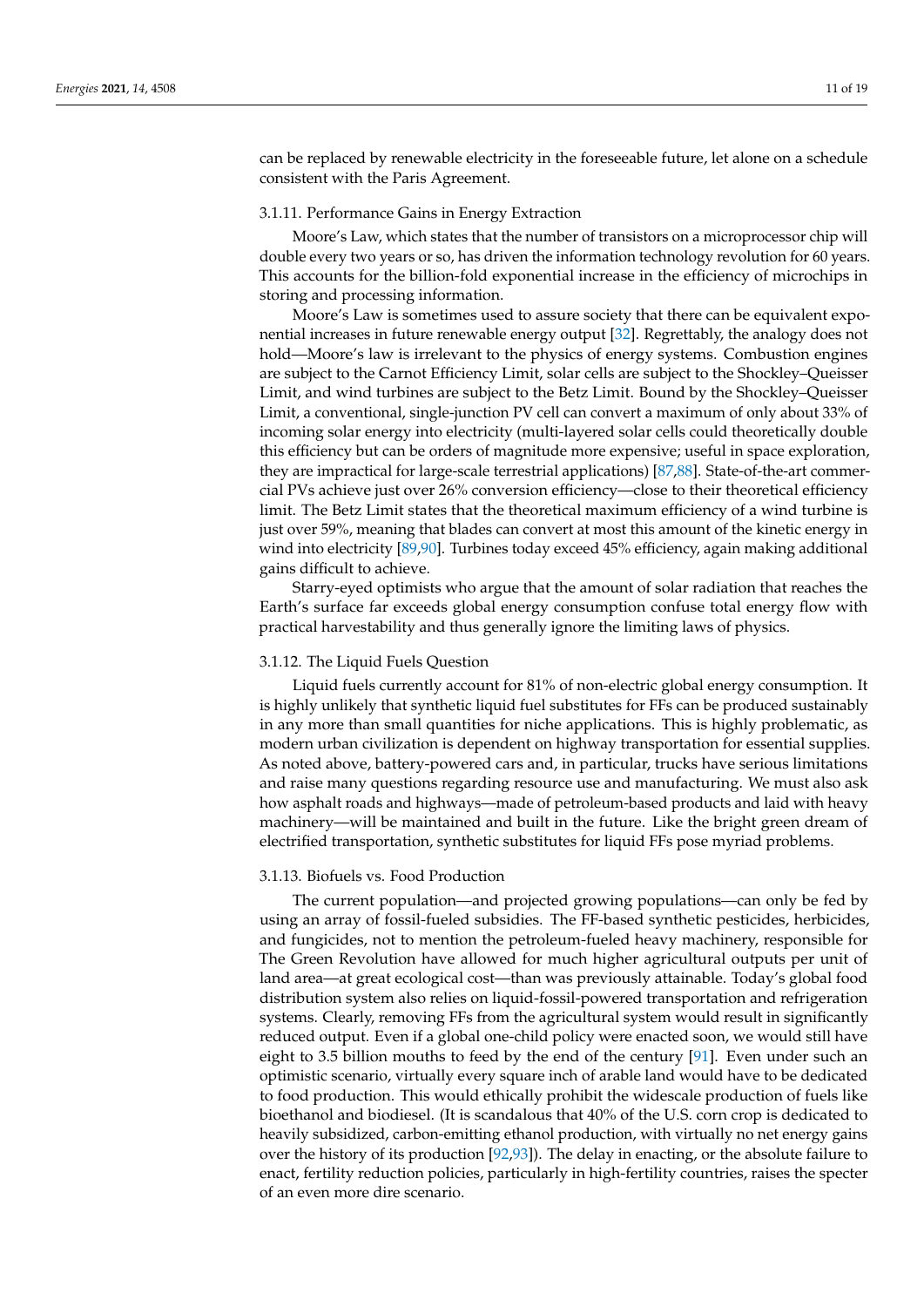## 3.1.14. The Pipedream of Other Synthetic Fuels

Algae is not a solution to our liquid fuel needs [\[29\]](#page-15-15). More energy is consumed to cultivate the algae than it usefully generates. Major technical difficulties still need to be overcome despite 60 years of research. Protozoans that invade a pond can eat all the algae within 12–18 h. The National Research Council concluded that scaling up algal biofuel production to replace even 5% of U.S. transportation fuel would place unsustainable demands on energy, water, and nutrients. The U.S. Department of Energy found that "systems for large-scale production of biofuels from algae must be developed on scales that are orders of magnitude larger than all current world-wide algal culturing facilities combined".

Nor is synthetic hydrogen an option. As discussed earlier, hydrogen is also a net energy sink and is extremely difficult to transport and store.

#### 3.1.15. Electrification of Transportation

Electrifying the rail freight system seems improbable [\[29\]](#page-15-15). The current U.S. fleet of 25,000 mostly diesel–electric locomotives would use as much grid electricity as 55 million electric cars. Electrifying major routes (160,000 of the 200,000 miles of tracks) would require the energy equivalent of that generated by 240 power plants (keeping in mind, too, that railway load is one of the most difficult for an electric utility to cope with). It would also require a national grid—which does not yet exist—or at least a much-expanded grid.

An all-electric passenger rail system is equally improbable. Just as with freight, it would require an expanded grid. Passenger trains are highly inefficient due to the constant stopping and accelerating [\[94\]](#page-18-1) and are extremely costly. California's planned high-speed rail connecting the length of the state was originally estimated to cost \$33 billion but, by 2019, the price tag had ballooned to \$79 billion. Annual operation and maintenance costs are currently pegged at \$228 million [\[95\]](#page-18-2).

With accelerating climate change, possible food shortages, no viable alternatives to FFs, and the time when "the trucks stop running" not far off [\[29\]](#page-15-15), the prospects for our globalized, transport-based, just-in-time urbanized civilization are dire [\[96\]](#page-18-3).

# **4. Summary and What Might Actually Salvage Civilization**

We have exposed fatal weaknesses in society's dominant aspirational pathway for combating climate change. The GND illusion paints a picture of "affordable clean energy" that ignores innumerable costs that cannot be afforded by any reasonable measure. It suggests solutions to the climate–energy conundrum that are impossible to deliver with current technologies, and certainly not within the timeframe specified by the IPCC and Paris Agreement.

Not only is the GND technically flawed, but it fails to situate climate disruption within the broader context of ecological overshoot. Anthropogenic climate change is merely one symptom of overshoot and cannot be treated in isolation from the greater disease. The GND offers little more than a green-washed version of the unsustainable growth-based status quo. Even if feasible, its operationalization would only exacerbate human ecological dysfunction.

What, then, might actually salvage a fossil-dependent world in overshoot? The answer is both stunningly simple and wretchedly complex: the world must abandon neoliberal capitalism's material growth imperative and face head-on that material life after fossil fuels will closely resemble life before fossil fuels. Put another way, we must act on the ecological imperative to achieve one-Earth living. This entails moving on three broad fronts.

#### *4.1. Energy Realism*

First, we must relinquish our faith in modern high technology and instead shift our attention to understanding what a genuinely renewable energy landscape will look like. As noted, the so-called RE technologies being advanced as solutions are neither renewable nor possible to construct and implement in the absence of FFs. They are not carbon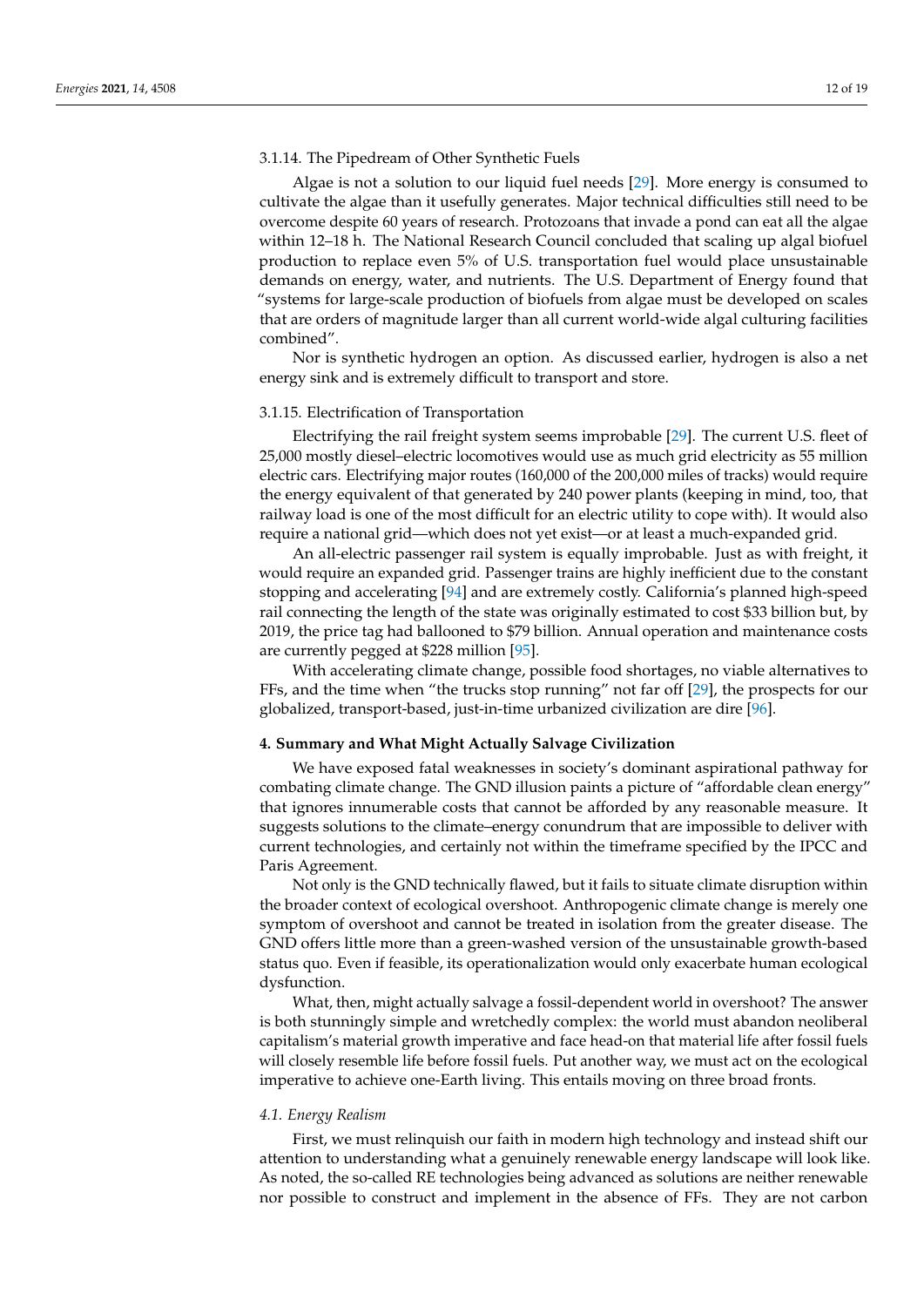neutral and will simply increase human dependence on non-renewable resources and cause unacceptable social and environmental harm.

Truly renewable energy sources will be largely based on biomass (especially wood), simple mechanical wind and water generation, passive solar, and animal and human labor. This means society will have to innovate and adapt its way through major reductions in energy supply. The upside is that new variants on old extraction technologies will be more ecologically sophisticated than today's so-called renewables, closely tuned to essential needs, and cognizant of the conservation imperative. On this latter point, it is important to highlight that approximately 62% of energy flow through the modern economy is wasted through inefficiency [\[97\]](#page-18-4), and more still is wasted through trivial or at least non-essential uses (think leaf-blowers and recreational ATVs). Globally, per capita energy consumption has increased nine-fold since 1850, though perceived well-being certainly has not. Together, these facts show there is much latitude for painless reductions in energy use.

A reduction in energy means there will be a resurgence in demand for human muscle and draft animals. Denizens of FF-rich societies tend to forget that that industrial energy now does the work that people and animals used to do. How many Americans are conscious of the fact that they have hundreds of "energy slaves", per capita, in continuous employment to provide them with goods and services they have come to take for granted? According to Hagens and White [\[98\]](#page-18-5), if we ignore nuclear and hydropower electricity, "99.5% of 'labor' in human economies is done by oil, coal, and natural gas" (for a summary of the energy slave concept and various definitions, see [\[99\]](#page-18-6)). It is again important to highlight the silver lining accompanying this shift. More human labor will mean more physically active lives in closer contact with each other and Nature, which can restore our shattered sense of well-being and connection to the land. Similarly, a waning focus on material progress will allow for emphasis to shift to progress of the mind and spirit—largely untapped frontiers at present with unlimited potential.

On the draft animal side, the number of working horses and mules in the United States peaked at 26 million around 1915—when the human population was about 100 million only to be gradually replaced by fossil-powered farm and industrial equipment [\[100\]](#page-18-7). Should the United States again become as dependent on animal labor, the country may once more need this many draft animals if the population shrinks to 100 million. If human numbers remain in the vicinity of 2021's population of 333 million, the required horse/mule population might be as high as 87 million and require around 172 million acres of land for range and fodder production (note that of the five to 10 million horses in the United States today, only about 15% are working farm or ranch animals [\[100\]](#page-18-7)).

#### *4.2. Population Reduction*

The second front in a one-Earth living strategy is a global one-child fertility standard. This is needed to reduce the global population to the one billion or so people that can thrive sustainably in reasonable material comfort within the constraints of a non-fossil energy future and already much damaged Earth [\[101](#page-18-8)[,102\]](#page-18-9). Even a step as seemingly bold as this may be insufficient to avoid widespread suffering, as such a policy implemented within a decade or two would still leave us with about three billion souls by the end of the century [\[91\]](#page-17-25). Failure to implement a planned, relatively painless population reduction strategy would guarantee a traumatic population crash imposed by Nature in a climate-ravaged, fossilenergy-devoid world. (A human population crash imposed by a human-compromised environment (not Nature) may already be underway. Controversial studies have documented evidence of falling sperm counts (50%+) and other symptoms of the feminization of males, particularly in western countries, caused by female-hormone-mimicking industrial chemicals; see, for example, [\[103\]](#page-18-10)).

Concerns over the restriction of procreative freedom, racism, and physical coercion that dominate much of the present discourse on population reduction must be put into perspective. Population is an ecological issue that, if left unchecked, can have catastrophic consequences. The human population growth curve over the past 200 years resembles the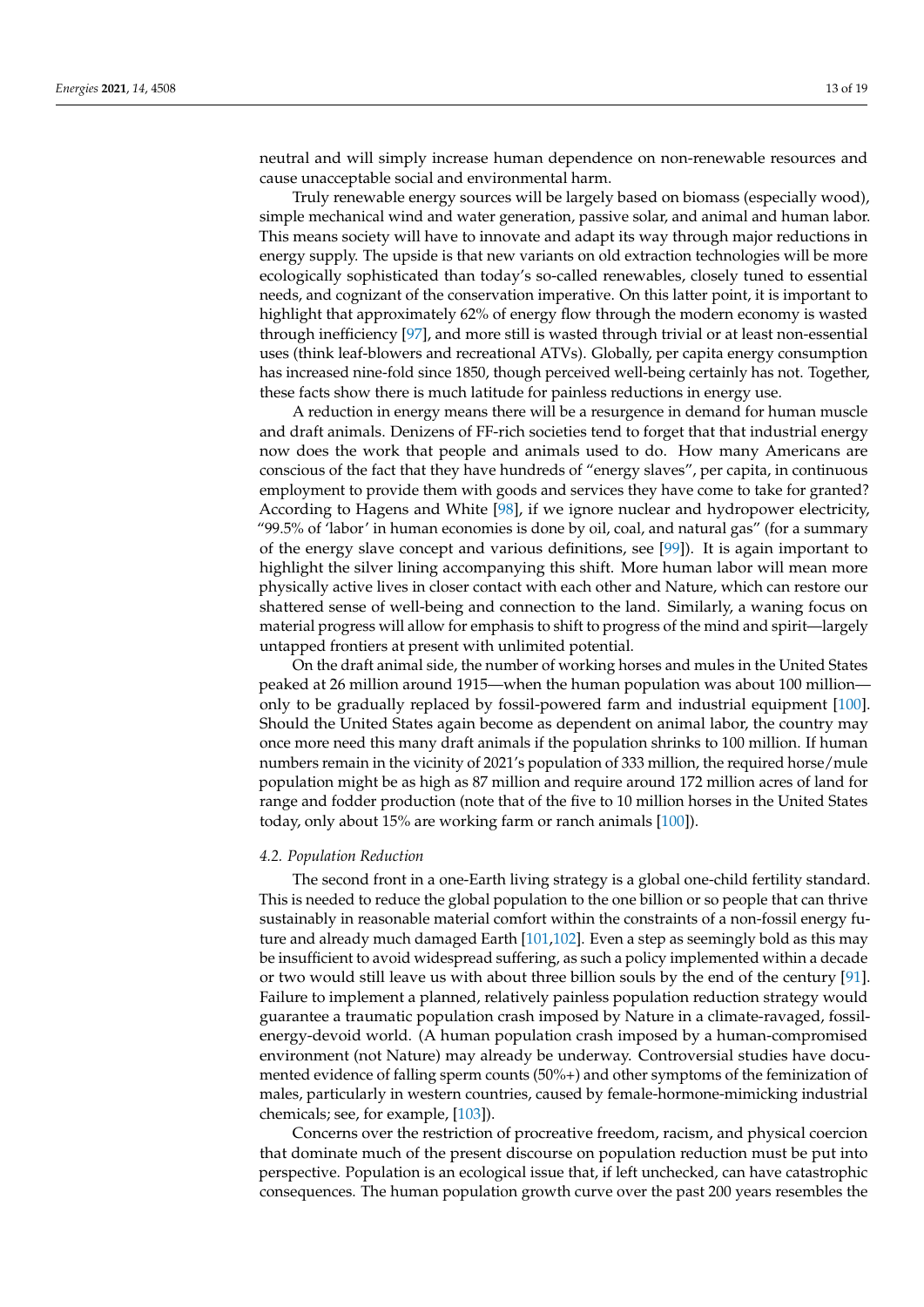boom, or "plague", phase of the kind of population outbreak that occurs in non-human species under unusually favorable ecological conditions (in our case, the resource bounty made available by abundant cheap energy). Plague outbreaks invariably end in collapse under the pressure of social stress or as crucial resources are depleted [\[104\]](#page-18-11).

Previous cultures have recognized this fact, along with the need for population regulation, for thousands of years  $[105,106]$  $[105,106]$ . A judicious balance between the freedom and well-being of individuals and society involves knowing when to arc nimbly between these poles as circumstances change. There is perhaps no greater rallying cry for the restriction of certain individual freedoms than the imminent threat of global social–ecological collapse.

Though it hardly seems worth stating, a universal one-child policy applied globally is not discriminatory. Moreover, it is entirely justified when the restoration of ecological integrity for the well-being of present and future generations—of humans and non-humans alike—is the motivation. Fortunately, there is a full toolbox of socially just and humane tools for bringing about the necessary population reduction [\[107](#page-18-14)[,108\]](#page-18-15). That some inhumane practices have been used in particular circumstances historically is no reason to ignore the gravity of contemporary overshoot and the ample mechanisms available for sustainable population planning. When it comes to both the environmental and social aspects of overshoot, no other single individual action comes close to being as negatively consequential as having a child [\[109\]](#page-18-16).

We should note that the human population at carrying capacity is a manageable variable whose magnitude will depend, in part, on society's preferred material standard of living. This is a finite planet with limited productive capacity. A constant, sustainable rate of energy and material throughput will obviously support fewer people at a high average material standard than it will at a lower material standard.

We cannot stress enough that a non-fossil energy regime simply cannot support anywhere close to the present human population of nearly eight billion; this urgently necessitates reducing human numbers as rapidly as possible to avoid unprecedented levels of social unrest and human suffering in the coming decades. (This flies in the face of mainstream concerns that the falling fertility rate in many (particularly high-income) countries is cause for alarm; see, for example, [\[110\]](#page-18-17)).

## *4.3. Radical Societal Contraction and Transformation*

The third major front of a one-Earth sustainability strategy is a fully transformative plan to reshape the social and economic foundations of society while simultaneously managing a systematic contraction of the human enterprise (the latter to be consistent with Global Footprint Network estimates that humanity is in 75% overshoot). This is necessitated, in part, by the need to phase out fossil energy within a set time and carbon budget. (The situation is becoming increasingly urgent; Spratt et al. [\[111\]](#page-18-18) argue that little or no budget exists to remain even within  $2 °C$ ). Whatever the identified FF budget, it must be rationed and allocated to: (1) essential uses, such as agriculture and essential bulk transportation; and (2) de-commissioning hazardous fossil-based infrastructure and replacing it with renewable-based infrastructure and supply chains.

Other elements of such a plan would include: (3) economic and political restructuring in conformity with the new energy and material realities (e.g., the cessation of interest-bearing debt and possibly even a shift to negative interest; a renewed focus on community building and regional self-reliance; re-localization of essential production and other economic activities; emphasis on economic resilience over mere efficiency; and a down-shifting of control over land and resource use to local self-governing bodies); (4) worker retraining for new forms of work and employment; (5) social planning to ensure a just allocation and distribution of societal resources, as it is inherently unjust for some individuals to appropriate much more than their fair share of the Earth's limited bounty; (6) planned migrations and resettlement from unsustainable dense urban centers and vulnerable coastlines; and (7) large-scale ecosystem restoration. Restoration would serve the multiple purposes of not only creating meaningful employment but also reclaiming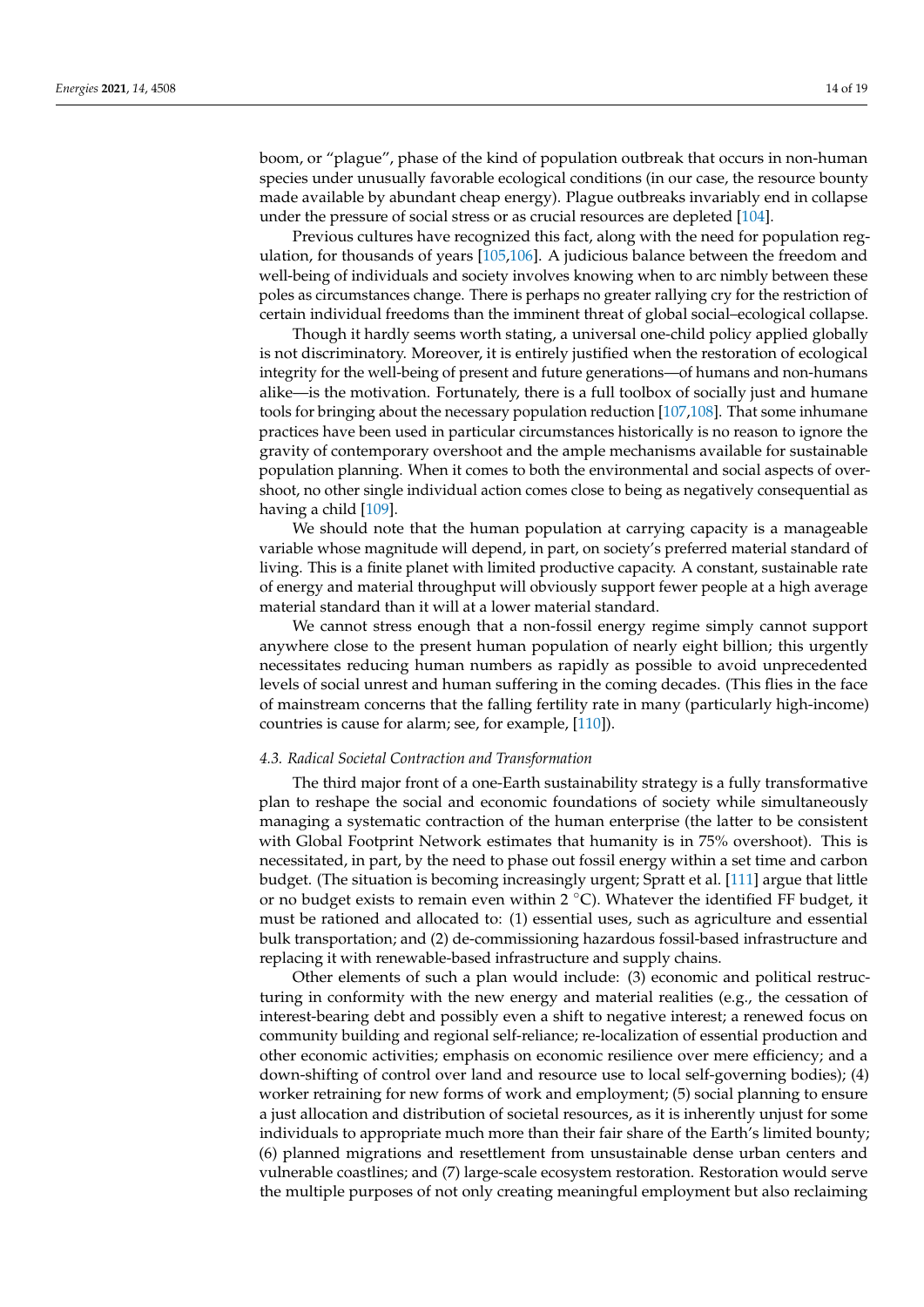ecosystem integrity for the benefit of humans and non-humans alike, capturing carbon, increasing social–ecological resilience, and increasing the stock of biomass available for human energy consumption. In many respects, this endeavor will resemble Polanyi's [\[112\]](#page-18-19) Great Transformation (about the emergent dominance of neoliberal market economics) in reverse, all contained within an envelope of ecological necessity.

Actions to embark swiftly, judiciously, and systematically on the transformation will be of a far greater scale and level of effort than WWII mobilization and will involve unprecedented levels of global cooperation. In our view, two main conditions must be satisfied concurrently for such an undertaking to have any chance of succeeding. First, we must have politicians in office who care about people and the planet (i.e., who are not beholden to corporate, monied, or otherwise compromised interests) and who are willing to fight fiercely for ecological stability and social justice. This starts with whom we choose to elect (politicians do not magically fall into office—we put them there), holding them relentlessly accountable, and fighting to get money out of politics. Second, history shows that monied and ruling elites do not relinquish their power willingly—their hand must be forced. Virtually no important gain has ever been made by simply asking those in power to do the right thing. Unrelenting pressure must be exerted such that the people and/or systems in question have no choice but to capitulate to specific, well-thought-out demands. We must reacquaint ourselves with the revolutionary change-makers of the past who, at great cost, delivered for us the better world we live in now through intelligent, direct action and risk-taking.

To adopt a biblical metaphor, it may very well be easier for a camel to go through the eye of a needle than for humanity to shift its prevailing paradigm and embark on a planned, voluntary descent from a state of overshoot to a steady-state harmonic relationship with the ecosphere—in just a decade or two. On the other hand, history shows that virtually all important achievements have only ever arisen from a dogged pursuit of the seemingly impossible. To contemplate the alternative is unthinkable.

**Author Contributions:** Writing—original draft preparation, M.K.S.; writing—additional content, W.E.R.; review and editing—M.K.S., W.E.R. All authors have read and agreed to the published version of the manuscript.

**Funding:** This research received no external funding.

**Institutional Review Board Statement:** Not applicable.

**Informed Consent Statement:** Not Applicable.

**Conflicts of Interest:** The authors declare no conflict of interest.

#### **References**

- <span id="page-14-0"></span>1. Jacobson, M.Z.; Delucchi, M.A.; Cameron, M.A.; Mathiesen, B.V. Matching Demand with Supply at Low Cost in 139 Countries among 20 World Regions with 100% Intermittent Wind, Water, and Sunlight (WWS) for All Purposes. *Renew. Energy* **2018**, *123*, 236–248. [\[CrossRef\]](http://doi.org/10.1016/j.renene.2018.02.009)
- 2. Williams, J.H.; Jones, R.A.; Haley, B.; Kwok, G.; Hargreaves, J.; Farbes, J.; Torn, M.S. Carbon-Neutral Pathways for the United States. *AGU Adv.* **2021**. [\[CrossRef\]](http://doi.org/10.1029/2020AV000284)
- 3. Larson, E.; Greig, C.; Jenkins, J.; Mayfield, E.; Pascale, A.; Zhang, C.; Drossman, J.; Williams, R.; Pacala, S.; Socolow, R.; et al. *Net-Zero America: Potential Pathways, Infrastructure, and Impacts, Interim Report*; Princeton University: Princeton, NJ, USA, 2020.
- 4. Bogdanov, D.; Ram, M.; Aghahosseini, A.; Gulagi, A.; Oyewo, A.S.; Child, M.; Caldera, U.; Sadovskaia, K.; Farfan, J.; De Souza Noel Simas Barbosa, L.; et al. Low-Cost Renewable Electricity as the Key Driver of the Global Energy Transition towards Sustainability. *Energy* **2021**, *227*, 120467. [\[CrossRef\]](http://doi.org/10.1016/j.energy.2021.120467)
- 5. Carlock, G.; Mangan, E. A Green New Deal: A Progressive Vision for Environmental Sustainability and Economic Stability. Available online: <https://www.dataforprogress.org/green-new-deal-report> (accessed on 21 May 2021).
- 6. House Select Committee on the Climate Crisis. Available online: <https://climatecrisis.house.gov> (accessed on 21 May 2021).
- <span id="page-14-1"></span>7. Recognizing the Duty of the Federal Government to Create a Green New Deal, H.R. 109, 116th Congress. 2019. Available online: <https://www.congress.gov/bill/116th-congress/house-resolution/109/text> (accessed on 30 May 2021).
- <span id="page-14-2"></span>8. Roser, M.; Ritchie, H.; Ortiz-Ospina, E. World Population Growth. Our World in Data. 2013. Available online: [https://](https://ourworldindata.org/world-population-growth#how-has-world-population-growth-changed-over-time) [ourworldindata.org/world-population-growth#how-has-world-population-growth-changed-over-time](https://ourworldindata.org/world-population-growth#how-has-world-population-growth-changed-over-time) (accessed on 30 May 2021).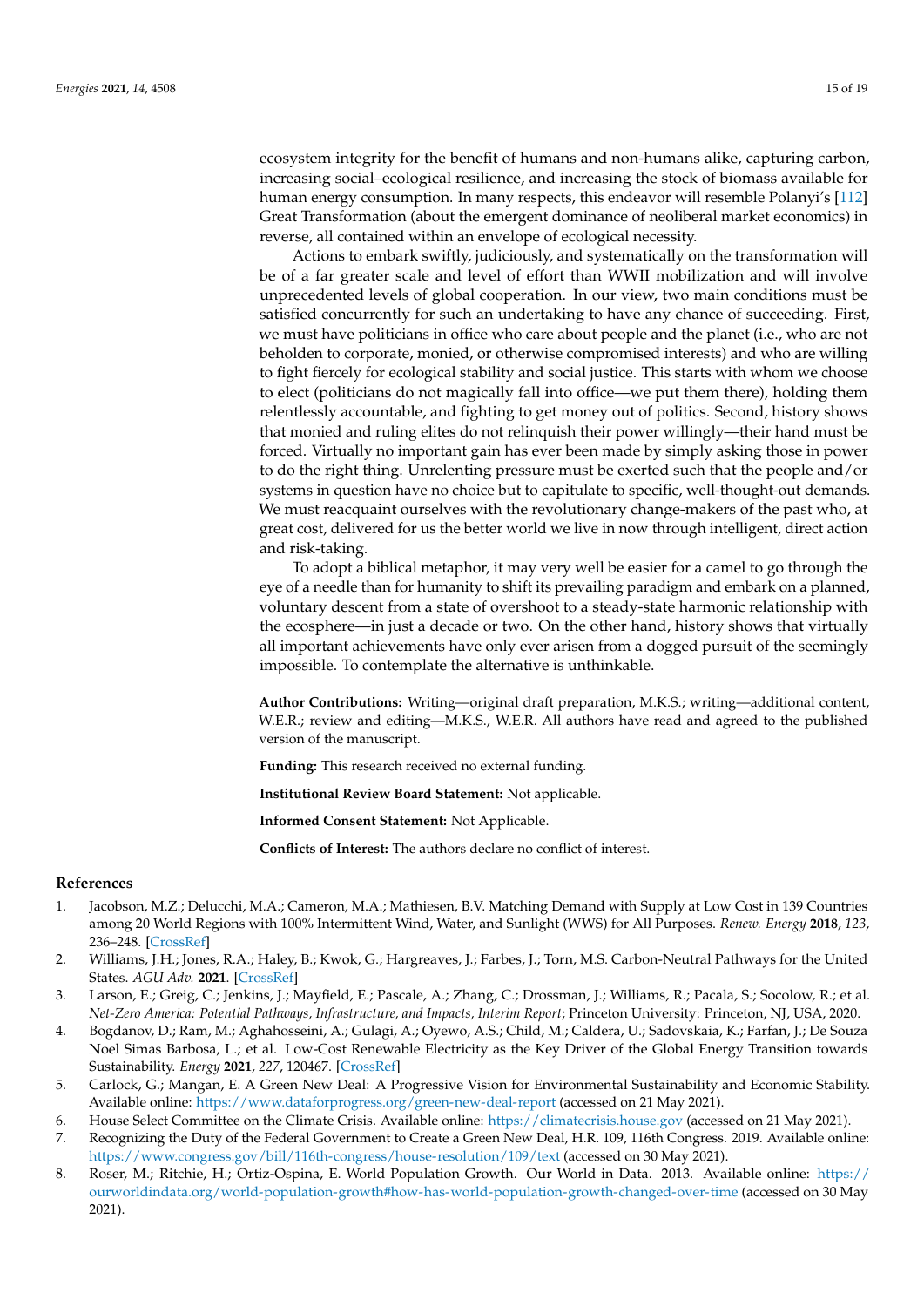- <span id="page-15-0"></span>9. Smil, V. Harvesting the Biosphere: The Human Impact. *Popul. Dev. Rev.* **2011**, *37*, 613–636. [\[CrossRef\]](http://doi.org/10.1111/j.1728-4457.2011.00450.x) [\[PubMed\]](http://www.ncbi.nlm.nih.gov/pubmed/22319767)
- 10. Smil, V. *Harvesting the Biosphere: What We Have Taken from Nature*; MIT Press: Cambridge, MA, USA, 2012.
- <span id="page-15-1"></span>11. Bar-On, Y.M.; Phillips, R.; Milo, R. The Biomass Distribution on Earth. *Proc. Natl. Acad. Sci. USA* **2018**, *115*, 6506–6511. [\[CrossRef\]](http://doi.org/10.1073/pnas.1711842115) [\[PubMed\]](http://www.ncbi.nlm.nih.gov/pubmed/29784790)
- <span id="page-15-2"></span>12. McRae, L.; Deinet, S.; Freeman, R. The Diversity-Weighted Living Planet Index: Controlling for Taxonomic Bias in a Global Biodiversity Indicator. *PLoS ONE* **2017**, *12*, e0169156. [\[CrossRef\]](http://doi.org/10.1371/journal.pone.0169156)
- <span id="page-15-3"></span>13. Hughes, D. (Global Sustainability Research, Calgary, AB, Canada). Personal communication, 2019.
- <span id="page-15-4"></span>14. BP. *BP Statistical Review of World Energy*, 67th ed.; BP: London, UK, 2018.
- <span id="page-15-5"></span>15. Dukes, J.S. Burning Buried Sunshine: Human Consumption of Ancient Solar Energy. *Clim. Chang.* **2003**, *61*, 31–44. [\[CrossRef\]](http://doi.org/10.1023/A:1026391317686)
- <span id="page-15-6"></span>16. Global Footprint Network. Available online: [https://data.footprintnetwork.org/?\\_ga=2.9934709.1352344526.1610740013-650899](https://data.footprintnetwork.org/?_ga=2.9934709.1352344526.1610740013-650899000.1610740013#/compareCountries?type=earth&cn=5001&yr=2017) [000.1610740013#/compareCountries?type=earth&cn=5001&yr=2017](https://data.footprintnetwork.org/?_ga=2.9934709.1352344526.1610740013-650899000.1610740013#/compareCountries?type=earth&cn=5001&yr=2017) (accessed on 21 May 2021).
- <span id="page-15-7"></span>17. Vidal, O.; Goffé, B.; Arndt, N. Metals for a Low-Carbon Society. *Nat. Geosci.* **2013**, *6*, 894–896. [\[CrossRef\]](http://doi.org/10.1038/ngeo1993)
- <span id="page-15-27"></span>18. Hund, K.; LaPorta, D.; Fabregas, T.; Laing, T.; Drexhage, J. *Minerals for Climate Action: The Mineral Intensity of the Clean Energy Transition*; The World Bank Group, Climate-Smart Mining Initiative: Washington, DC, USA, 2020.
- <span id="page-15-8"></span>19. Michaux, S.P. *The Mining of Minerals and the Limits to Growth*; Geological Survey of Finland: Espoo, Finland, 2021.
- <span id="page-15-9"></span>20. Sovacool, B.K.; Hook, A.; Martiskainen, M.; Brock, A.; Turnheim, B. The Decarbonisation Divide: Contextualizing Landscapes of Low-Carbon Exploitation and Toxicity in Africa. *Glob. Environ. Chang.* **2020**, *60*, 102028. [\[CrossRef\]](http://doi.org/10.1016/j.gloenvcha.2019.102028)
- <span id="page-15-10"></span>21. Sovacool, B.K. Who Are the Victims of Low-Carbon Transitions? Towards a Political Ecology of Climate Change Mitigation. *Energy Res. Soc. Sci.* **2021**, *73*, 101916. [\[CrossRef\]](http://doi.org/10.1016/j.erss.2021.101916)
- <span id="page-15-11"></span>22. Friedmann, J.; Zhiyuan, F.; Tang, K. *Low-Carbon Heat Solutions for Heavy Industry: Sources, Options, and Costs Today*; Columbia Center on Global Energy Policy: New York, NY, USA, 2019.
- <span id="page-15-25"></span>23. Lovegrove, K.; Alexander, D.; Bader, R.; Edwards, S.; Lord, M.; Mojiri, A.; Rutovitz, J.; Saddler, H.; Stanley, C.; Urkalan, K.; et al. *Renewable Energy Options for Industrial Process Heat*; ITP Thermal/Australian Renewable Energy Agency (ARENA): Turner, Australia, 2019.
- <span id="page-15-24"></span>24. McMillan, C.; Boardman, R.; McKellar, M.; Sabharwall, P.; Ruth, M.; Bragg-Sitton, S. *Generation and Use of Thermal Energy in the U.S. Industrial Sector and Opportunities to Reduce its Carbon Emissions*; Joint Institute for Strategic Energy Analysis: Golden, CO, USA, 2016.
- <span id="page-15-12"></span>25. Sandalow, D.; Friedmann, J.; Aines, R.; McCormick, C.; McCoy, S.; Stolaroff, J. *ICEF Industrial Heat Decarbonization Roadmap*; Innovation for Cool Earth Forum: Tokyo, Japan, 2019. Available online: [https://www.icef-forum.org/pdf/2019/roadmap/ICEF\\_](https://www.icef-forum.org/pdf/2019/roadmap/ICEF_Roadmap_201912.pdf) [Roadmap\\_201912.pdf](https://www.icef-forum.org/pdf/2019/roadmap/ICEF_Roadmap_201912.pdf) (accessed on 26 May 2021).
- <span id="page-15-13"></span>26. Chowdhury, M.S.; Rahman, K.S.; Chowdhury, T.; Nuthammachot, N.; Techato, K.; Akhtaruzzaman, M.; Tiong, S.K.; Sopian, K.; Amin, N. An Overview of Solar Photovoltaic Panels' End-of-Life Material Recycling. *Energy Strategy Rev.* **2020**, *27*, 100431. [\[CrossRef\]](http://doi.org/10.1016/j.esr.2019.100431)
- <span id="page-15-26"></span>27. Xu, Y.; Li, J.; Tan, Q.; Peters, A.L.; Yang, C. Global Status of Recycling Waste Solar Panels: A Review. *Waste Manag.* **2018**, *75*, 450–458. [\[CrossRef\]](http://doi.org/10.1016/j.wasman.2018.01.036) [\[PubMed\]](http://www.ncbi.nlm.nih.gov/pubmed/29472153)
- <span id="page-15-14"></span>28. Liu, P.; Barlow, C.Y. Wind Turbine Blade Waste in 2050. *Waste Manag.* **2017**, *62*, 229–240. [\[CrossRef\]](http://doi.org/10.1016/j.wasman.2017.02.007) [\[PubMed\]](http://www.ncbi.nlm.nih.gov/pubmed/28215972)
- <span id="page-15-15"></span>29. Friedemann, A.J. *When Trucks Stop Running*; SpringerBriefs in Energy; Springer International Publishing: Cham, Switzerland, 2016; ISBN 9783319263731.
- <span id="page-15-16"></span>30. Moore, J.; Rees, W.E. Getting to One-Planet Living. In *State of the World 2013: Is Sustainability Still Possible?* Island Press/Center for Resource Economics: Washington, DC, USA, 2013; pp. 39–50, ISBN 9781610914581.
- <span id="page-15-17"></span>31. International Energy Agency. World Total Final Consumption (TFC) by Source. Available online: [https://www.iea.org/reports/](https://www.iea.org/reports/key-world-energy-statistics-2020/final-consumption) [key-world-energy-statistics-2020/final-consumption](https://www.iea.org/reports/key-world-energy-statistics-2020/final-consumption) (accessed on 26 May 2021).
- <span id="page-15-18"></span>32. Mills, M. *The "New Energy Economy": An Exercise in Magical Thinking*; The Manhattan Institute: New York, NY, USA, 2019.
- <span id="page-15-19"></span>33. Zehner, O. *Green Illusions: The Dirty Secrets of Clean Energy and the Future of Environmentalism*; Our sustainable future; University of Nebraska Press: Lincoln, NE, USA, 2012; ISBN 9780803237759.
- <span id="page-15-20"></span>34. University of California Berkeley, Goldman School of Public Policy. The 2035 Report: Plummeting Solar, Wind, And Battery Costs Can Accelerate Our Clean Electricity Future. 2020. Available online: [http://www.2035report.com/wp-content/uploads/2020](http://www.2035report.com/wp-content/uploads/2020/06/2035-Report.pdf?hsCtaTracking=8a85e9ea-4ed3-4ec0-b4c6-906934306ddb%7Cc68c2ac2-1db0-4d1c-82a1-65ef4daaf6c1) [/06/2035-Report.pdf?hsCtaTracking=8a85e9ea-4ed3-4ec0-b4c6-906934306ddb%7Cc68c2ac2-1db0-4d1c-82a1-65ef4daaf6c1](http://www.2035report.com/wp-content/uploads/2020/06/2035-Report.pdf?hsCtaTracking=8a85e9ea-4ed3-4ec0-b4c6-906934306ddb%7Cc68c2ac2-1db0-4d1c-82a1-65ef4daaf6c1) (accessed on 26 May 2021).
- <span id="page-15-21"></span>35. Wesoff, E. The US Added 13.3 GW of Solar in 2019, Beating New Wind and Gas Capacity. *PV Magazine*, 18 March 2020. Available online: [https://www.pv-magazine.com/2020/03/18/the-us-added-13-3-gw-of-solar-in-2019-beating-wind-and-gas-in-new](https://www.pv-magazine.com/2020/03/18/the-us-added-13-3-gw-of-solar-in-2019-beating-wind-and-gas-in-new-capacity/#:~{}:text=2020,The%20US%20added%2013.3%20GW%20of%20solar%20in%202019,%20beating,capacity%20now%20tops%2076%20GW)[capacity/#:~{}:text=2020,The%20US%20added%2013.3%20GW%20of%20solar%20in%202019,%20beating,capacity%20now%](https://www.pv-magazine.com/2020/03/18/the-us-added-13-3-gw-of-solar-in-2019-beating-wind-and-gas-in-new-capacity/#:~{}:text=2020,The%20US%20added%2013.3%20GW%20of%20solar%20in%202019,%20beating,capacity%20now%20tops%2076%20GW) [20tops%2076%20GW](https://www.pv-magazine.com/2020/03/18/the-us-added-13-3-gw-of-solar-in-2019-beating-wind-and-gas-in-new-capacity/#:~{}:text=2020,The%20US%20added%2013.3%20GW%20of%20solar%20in%202019,%20beating,capacity%20now%20tops%2076%20GW) (accessed on 26 May 2021).
- <span id="page-15-22"></span>36. Clack, C.T.M.; Qvist, S.A.; Apt, J.; Bazilian, M.; Brandt, A.R.; Caldeira, K.; Davis, S.J.; Diakov, V.; Handschy, M.A.; Hines, P.D.H.; et al. Evaluation of a Proposal for Reliable Low-Cost Grid Power with 100% Wind, Water, and Solar. *Proc. Natl. Acad. Sci. USA* **2017**, *114*, 6722–6727. [\[CrossRef\]](http://doi.org/10.1073/pnas.1610381114)
- <span id="page-15-23"></span>37. U.S. Environmental Protection Agency. Renewable Industrial Process Heat. Available online: [https://www.epa.gov/rhc/](https://www.epa.gov/rhc/renewable-industrial-process-heat) [renewable-industrial-process-heat](https://www.epa.gov/rhc/renewable-industrial-process-heat) (accessed on 21 May 2021).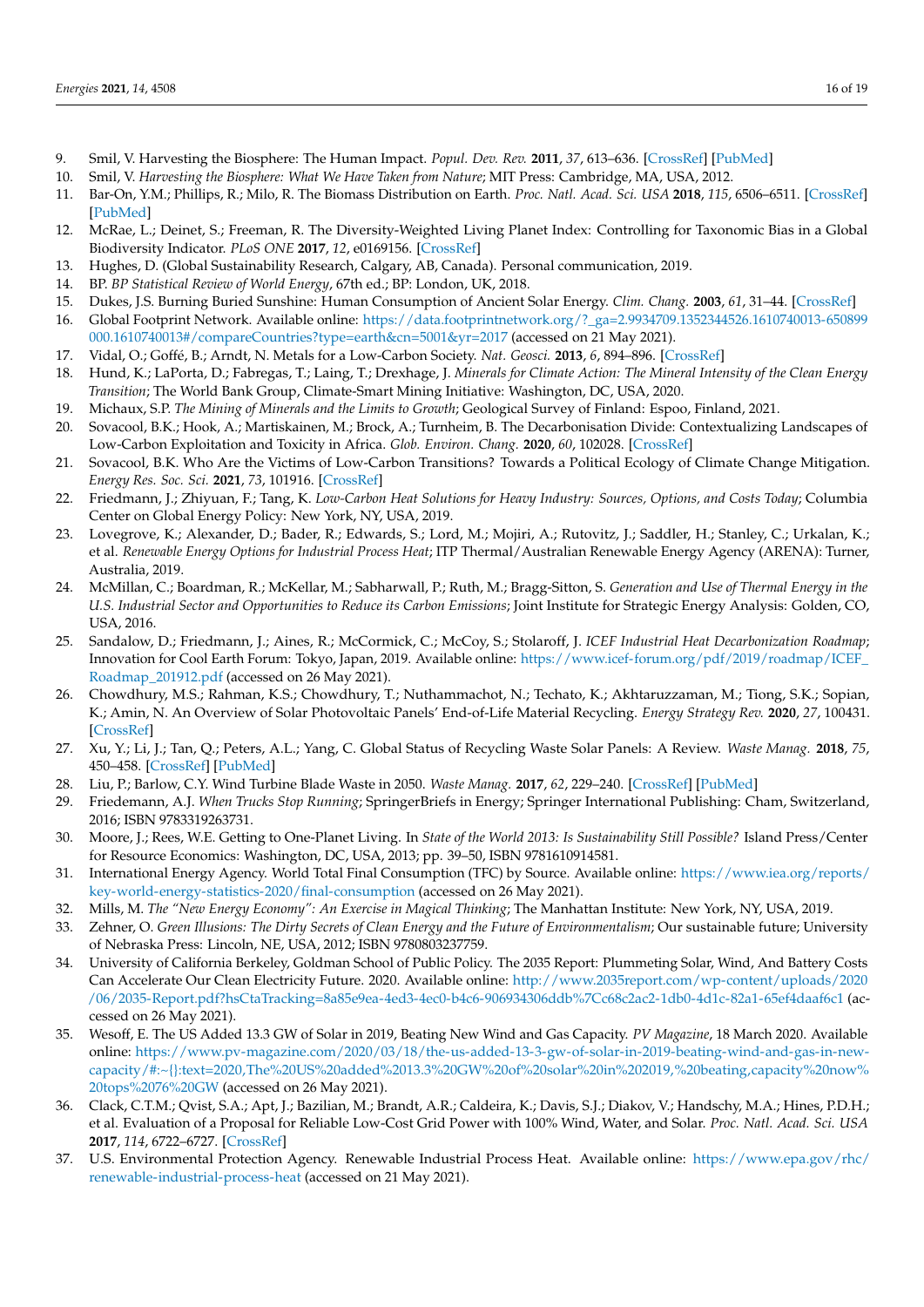- <span id="page-16-0"></span>38. U.S. Energy Information Administration. Use of Energy Explained: Energy Use in Industry. Available online: [https://www.eia.](https://www.eia.gov/energyexplained/use-of-energy/industry.php) [gov/energyexplained/use-of-energy/industry.php](https://www.eia.gov/energyexplained/use-of-energy/industry.php) (accessed on 21 May 2021).
- <span id="page-16-1"></span>39. International Energy Agency. Report Extract: An Introduction to Biogas and Biomethane. Available online: [https://www.iea.org/](https://www.iea.org/reports/outlook-for-biogas-and-biomethane-prospects-for-organic-growth/an-introduction-to-biogas-and-biomethane) [reports/outlook-for-biogas-and-biomethane-prospects-for-organic-growth/an-introduction-to-biogas-and-biomethane](https://www.iea.org/reports/outlook-for-biogas-and-biomethane-prospects-for-organic-growth/an-introduction-to-biogas-and-biomethane) (accessed on 26 May 2021).
- <span id="page-16-2"></span>40. Adnan, A.I.; Ong, M.Y.; Nomanbhay, S.; Chew, K.W.; Show, P.L. Technologies for Biogas Upgrading to Biomethane: A Review. *Bioengineering* **2019**, *6*, 92. [\[CrossRef\]](http://doi.org/10.3390/bioengineering6040092)
- <span id="page-16-3"></span>41. Lozanovski, A.; Lindner, J.P.; Bos, U. Environmental Evaluation and Comparison of Selected Industrial Scale Biomethane Production Facilities across Europe. *Int. J. Life Cycle Assess* **2014**, *19*, 1823–1832. [\[CrossRef\]](http://doi.org/10.1007/s11367-014-0791-5)
- <span id="page-16-4"></span>42. Angelidaki, I.; Treu, L.; Tsapekos, P.; Luo, G.; Campanaro, S.; Wenzel, H.; Kougias, P.G. Biogas Upgrading and Utilization: Current Status and Perspectives. *Biotechnol. Adv.* **2018**, *36*, 452–466. [\[CrossRef\]](http://doi.org/10.1016/j.biotechadv.2018.01.011)
- <span id="page-16-5"></span>43. Koonaphapdeelert, S.; Aggarangsi, P.; Moran, J. *Biomethane: Production and Applications*; Green Energy and Technology; Springer: Singapore, 2020; ISBN 9789811383069.
- <span id="page-16-6"></span>44. Ahlström, J.M.; Zetterholm, J.; Pettersson, K.; Harvey, S.; Wetterlund, E. Economic Potential for Substitution of Fossil Fuels with Liquefied Biomethane in Swedish Iron and Steel Industry—Synergy and Competition with Other Sectors. *Energy Convers. Manag.* **2020**, *209*, 112641. [\[CrossRef\]](http://doi.org/10.1016/j.enconman.2020.112641)
- <span id="page-16-7"></span>45. Turiel, A. Hydrogen Fever 2.0 (I). The Oil Crash, 17 November 2020. Available online: [https://crashoil.blogspot.com/2020/11/](https://crashoil.blogspot.com/2020/11/la-fiebre-del-hidrogeno-20-i.html) [la-fiebre-del-hidrogeno-20-i.html](https://crashoil.blogspot.com/2020/11/la-fiebre-del-hidrogeno-20-i.html) (accessed on 31 June 2021).
- <span id="page-16-8"></span>46. Nature Needs Half. Available online: <https://natureneedshalf.org> (accessed on 16 June 2021).
- <span id="page-16-9"></span>47. Mulvaney, D. Solar Energy Isn't Always as Green As You Think. IEEE Spectrum, 13 November 2014. Available online: <https://spectrum.ieee.org/green-tech/solar/solar-energy-isnt-always-as-green-as-you-think> (accessed on 26 May 2021).
- <span id="page-16-10"></span>48. De Wild-Scholten, M.J.; Alsema, E.A. Environmental life cycle inventory of crystalline silicon photovoltaic module production. In Proceedings of the Materials Research Society Fall 2005 Meeting, Boston, MA, USA, 28 November–2 December 2005.
- <span id="page-16-11"></span>49. Sisodia, A.K.; Mathur, R.K. Impact of Bird Dropping Deposition on Solar Photovoltaic Module Performance: A Systematic Study in Western Rajasthan. *Environ. Sci. Pollut. Res.* **2019**, *26*, 31119–31132. [\[CrossRef\]](http://doi.org/10.1007/s11356-019-06100-2)
- <span id="page-16-12"></span>50. Adinoyi, M.J.; Said, S.A.M. Effect of Dust Accumulation on the Power Outputs of Solar Photovoltaic Modules. *Renew. Energy* **2013**, *60*, 633–636. [\[CrossRef\]](http://doi.org/10.1016/j.renene.2013.06.014)
- <span id="page-16-13"></span>51. International Renewable Energy Agency, Photovoltaic Power Systems Programme. End-of-Life Management: Solar Photovoltaic Panels. 2016. Available online: [https://www.irena.org/publications/2016/Jun/End-of-life-management-Solar-Photovoltaic-](https://www.irena.org/publications/2016/Jun/End-of-life-management-Solar-Photovoltaic-Panels)[Panels](https://www.irena.org/publications/2016/Jun/End-of-life-management-Solar-Photovoltaic-Panels) (accessed on 26 May 2021).
- <span id="page-16-14"></span>52. De Castro, C.; Capellán-Pérez, I. Standard, Point of Use, and Extended Energy Return on Energy Invested (EROI) from Comprehensive Material Requirements of Present Global Wind, Solar, and Hydro Power Technologies. *Energies* **2020**, *13*, 3036. [\[CrossRef\]](http://doi.org/10.3390/en13123036)
- 53. Capellán-Pérez, I.; de Castro, C.; Miguel González, L.J. Dynamic Energy Return on Energy Investment (EROI) and Material Requirements in Scenarios of Global Transition to Renewable Energies. *Energy Strategy Rev.* **2019**, *26*, 100399. [\[CrossRef\]](http://doi.org/10.1016/j.esr.2019.100399)
- 54. Ferroni, F.; Guekos, A.; Hopkirk, R.J. Further Considerations to: Energy Return on Energy Invested (ERoEI) for Photovoltaic Solar Systems in Regions of Moderate Insolation. *Energy Policy* **2017**, *107*, 498–505. [\[CrossRef\]](http://doi.org/10.1016/j.enpol.2017.05.007)
- <span id="page-16-15"></span>55. Prieto, P.A.; Hall, C.A.S. *Spain's Photovoltaic Revolution: The Energy Return on Investment*; SpringerBriefs in Energy; Energy Analysis; Springer: New York, NY, USA, 2013; ISBN 9781441994363.
- <span id="page-16-16"></span>56. University of Michigan, Center for Sustainable Systems. U.S. Energy Storage Factsheet. Pub. No. CSS15-17. University of Michigan, 2020. Available online: <http://css.umich.edu/factsheets/us-grid-energy-storage-factsheet> (accessed on 26 May 2021).
- <span id="page-16-17"></span>57. Elmegaard, B.; Brix, W. Efficiency of Compressed Air Energy Storage. In Proceedings of the 24th International Conference on Efficiency, Cost, Optimization, Simulation and Environmental Impact of Energy Systems, Novi Sad, Serbia, 4–7 July 2011.
- <span id="page-16-18"></span>58. U.S. Energy Information Administration. Most Utility-Scale Batteries in the United States Are Made of Lithium-Ion. 2019. Available online: <https://www.eia.gov/todayinenergy/detail.php?id=41813> (accessed on 21 May 2021).
- <span id="page-16-19"></span>59. Global Energy Statistical Yearbook 2020. Electricity Domestic Consumption. Available online: [https://yearbook.enerdata.net/](https://yearbook.enerdata.net/electricity/electricity-domestic-consumption-data.html) [electricity/electricity-domestic-consumption-data.html](https://yearbook.enerdata.net/electricity/electricity-domestic-consumption-data.html) (accessed on 21 May 2021).
- <span id="page-16-20"></span>60. Smil, V. Electric Container Ships Are Stuck on the Horizon: Batteries still can't Scale Up to Power the World's Biggest Vessels. IEEE Spectrum, 27 February 2019. Available online: [https://spectrum.ieee.org/transportation/marine/electric-container-ships](https://spectrum.ieee.org/transportation/marine/electric-container-ships-are-stuck-on-the-horizon)[are-stuck-on-the-horizon](https://spectrum.ieee.org/transportation/marine/electric-container-ships-are-stuck-on-the-horizon) (accessed on 26 May 2021).
- <span id="page-16-21"></span>61. Deng, J.; Bae, C.; Denlinger, A.; Miller, T. Electric Vehicles Batteries: Requirements and Challenges. *Joule* **2020**, *4*, 511–515. [\[CrossRef\]](http://doi.org/10.1016/j.joule.2020.01.013)
- <span id="page-16-22"></span>62. Battery University. Batteries against Fossil Fuel. Available online: [https://batteryuniversity.com/learn/archive/batteries\\_](https://batteryuniversity.com/learn/archive/batteries_against_fossil_fuel) [against\\_fossil\\_fuel](https://batteryuniversity.com/learn/archive/batteries_against_fossil_fuel) (accessed on 21 May 2021).
- <span id="page-16-23"></span>63. Qiao, Q.; Zhao, F.; Liu, Z.; Jiang, S.; Hao, H. Cradle-to-Gate Greenhouse Gas Emissions of Battery Electric and Internal Combustion Engine Vehicles in China. *Appl. Energy* **2017**, *204*, 1399–1411. [\[CrossRef\]](http://doi.org/10.1016/j.apenergy.2017.05.041)
- <span id="page-16-24"></span>64. Liebherr. LR 1200.1 Unplugged. Available online: [https://www.liebherr.com/en/usa/products/mobile-and-crawler-cranes/](https://www.liebherr.com/en/usa/products/mobile-and-crawler-cranes/crawler-cranes/lr-crawler-cranes/details/lr1200unplugged.html) [crawler-cranes/lr-crawler-cranes/details/lr1200unplugged.html](https://www.liebherr.com/en/usa/products/mobile-and-crawler-cranes/crawler-cranes/lr-crawler-cranes/details/lr1200unplugged.html) (accessed on 21 May 2021).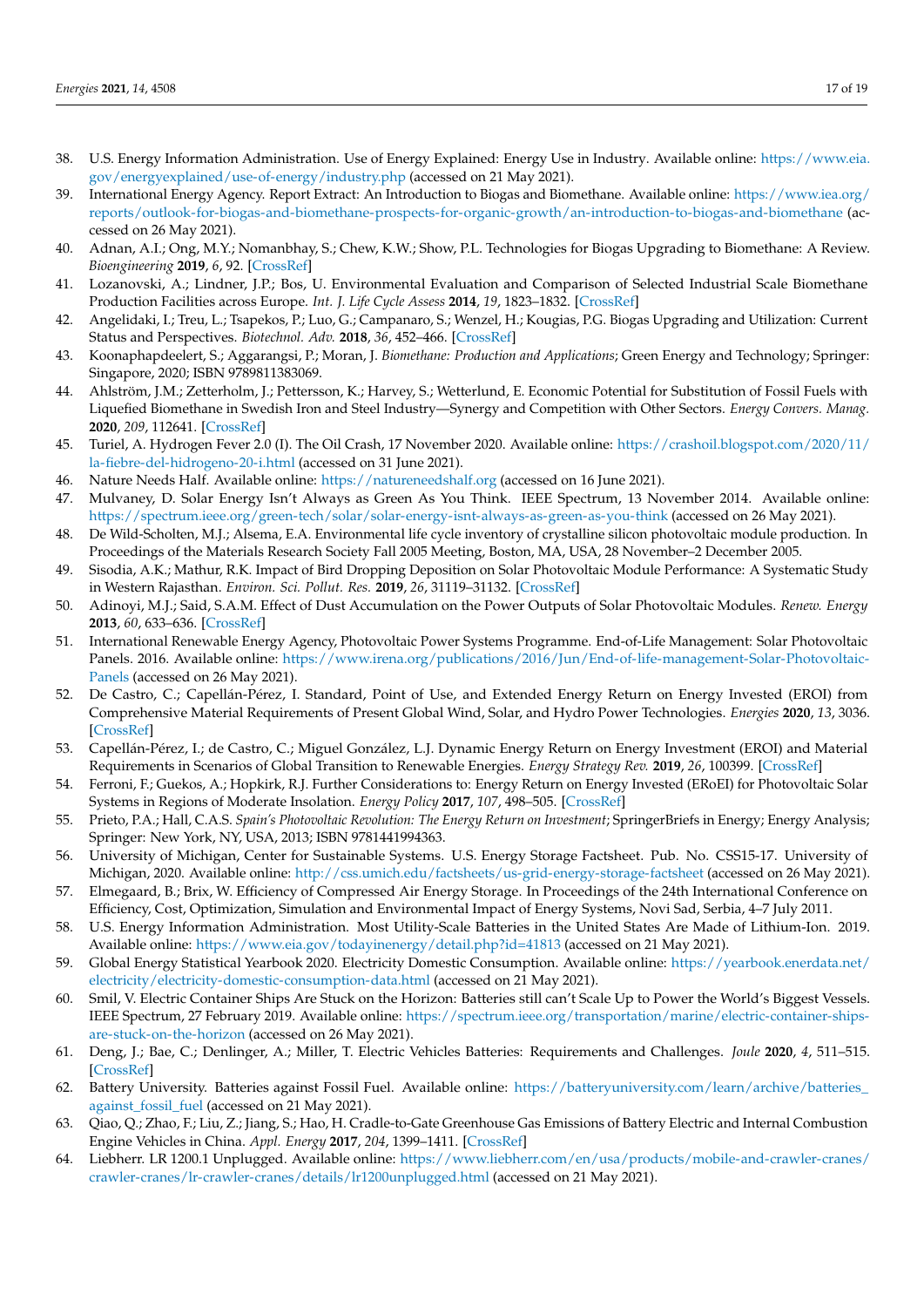- <span id="page-17-0"></span>65. Sripad, S.; Viswanathan, V. Performance Metrics Required of Next-Generation Batteries to Make a Practical Electric Semi Truck. *ACS Energy Lett.* **2017**, *2*, 1669–1673. [\[CrossRef\]](http://doi.org/10.1021/acsenergylett.7b00432)
- <span id="page-17-1"></span>66. Etherington, D. Elon Musk Says Tesla Semi Is Ready for Production, but Limited by Battery Cell Output. TechCrunch, 27 January 2021. Available online: [https://techcrunch.com/2021/01/27/elon-musk-says-tesla-semi-is-ready-for-production-but-limited](https://techcrunch.com/2021/01/27/elon-musk-says-tesla-semi-is-ready-for-production-but-limited-by-battery-cell-output/)[by-battery-cell-output/](https://techcrunch.com/2021/01/27/elon-musk-says-tesla-semi-is-ready-for-production-but-limited-by-battery-cell-output/) (accessed on 26 May 2021).
- <span id="page-17-2"></span>67. Pavel, C.C.; Lacal-Arántegui, R.; Marmier, A.; Schüler, D.; Tzimas, E.; Buchert, M.; Jenseit, W.; Blagoeva, D. Substitution Strategies for Reducing the Use of Rare Earths in Wind Turbines. *Resour. Policy* **2017**, *52*, 349–357. [\[CrossRef\]](http://doi.org/10.1016/j.resourpol.2017.04.010)
- <span id="page-17-3"></span>68. Law, Y. Radioactive Waste Standoff Could Slash High Tech's Supply of Rare Earth Elements. *Science*, 1 April 2019. Available online: [https://www.sciencemag.org/news/2019/04/radioactive-waste-standoff-could-slash-high-tech-s-supply-rare-earth](https://www.sciencemag.org/news/2019/04/radioactive-waste-standoff-could-slash-high-tech-s-supply-rare-earth-elements)[elements](https://www.sciencemag.org/news/2019/04/radioactive-waste-standoff-could-slash-high-tech-s-supply-rare-earth-elements) (accessed on 26 May 2021).
- <span id="page-17-4"></span>69. Fisher, T.; Fitzsimmons, A. Big Wind's Dirty Little Secret: Toxic Lakes and Radioactive Waste. Institute for Energy Research, 23 October 2013. Available online: [https://www.instituteforenergyresearch.org/renewable/wind/big-winds-dirty-little-secret](https://www.instituteforenergyresearch.org/renewable/wind/big-winds-dirty-little-secret-rare-earth-minerals/)[rare-earth-minerals/](https://www.instituteforenergyresearch.org/renewable/wind/big-winds-dirty-little-secret-rare-earth-minerals/) (accessed on 26 May 2021).
- <span id="page-17-5"></span>70. Wind-Turbine-Models.com. Turbines. Available online: <https://en.wind-turbine-models.com/turbines> (accessed on 21 May 2021).
- <span id="page-17-6"></span>71. Hanle, L.J.; Jayaraman, K.R.; Smith, J.S. CO<sub>2</sub> Emissions Profile of the U.S. Cement Industry. Available online: [https://www3.epa.](https://www3.epa.gov/ttnchie1/conference/ei13/ghg/hanle.pdf) [gov/ttnchie1/conference/ei13/ghg/hanle.pdf](https://www3.epa.gov/ttnchie1/conference/ei13/ghg/hanle.pdf) (accessed on 26 May 2021).
- <span id="page-17-7"></span>72. Schmutz, S.; Moog, O. Dams: Ecological Impacts and Management. In *Riverine Ecosystem Management: Science for Governing Towards a Sustainable Future*; Schmutz, S., Sendzimir, J., Eds.; Aquatic Ecology Series; Springer International Publishing: Cham, Switzerland, 2018; pp. 111–127, ISBN 9783319732503.
- <span id="page-17-8"></span>73. Moriarty, P.; Honnery, D. Can Renewable Energy Power the Future? *Energy Policy* **2016**, *93*, 3–7. [\[CrossRef\]](http://doi.org/10.1016/j.enpol.2016.02.051)
- 74. Warner, K.; Pejchar, L. A River Might Run Through It Again: Criteria for Consideration of Dam Removal and Interim Lessons from California. *Environ. Manag.* **2001**, *28*, 561–575. [\[CrossRef\]](http://doi.org/10.1007/s002670010244)
- <span id="page-17-9"></span>75. Zamarrón-Mieza, I.; Yepes, V.; Moreno-Jiménez, J.M. A Systematic Review of Application of Multi-Criteria Decision Analysis for Aging-Dam Management. *J. Clean. Prod.* **2017**, *147*, 217–230. [\[CrossRef\]](http://doi.org/10.1016/j.jclepro.2017.01.092)
- <span id="page-17-10"></span>76. Alexander, S.; Floyd, J. *Carbon Civilisation and the Energy Descent Future: Life Beyond this Brief Anomaly*; The Simplicity Institute/The Rescope Project: Melbourne, Australia, 2018; ISBN 9780994282804.
- <span id="page-17-11"></span>77. GenIV International Forum. When Will GenIV Reactors Be Built? Available online: [https://www.gen-4.org/gif/jcms/c\\_41890/](https://www.gen-4.org/gif/jcms/c_41890/faq-2) [faq-2](https://www.gen-4.org/gif/jcms/c_41890/faq-2) (accessed on 21 May 2021).
- <span id="page-17-12"></span>78. Krall, L.; Macfarlane, A. Burning Waste or Playing with Fire? Waste Management Considerations for Non-Traditional Reactors. *Bull. At. Sci.* **2018**, *74*, 326–334. [\[CrossRef\]](http://doi.org/10.1080/00963402.2018.1507791)
- <span id="page-17-13"></span>79. Cho, A. Smaller, Safer, Cheaper: One Company Aims to Reinvent the Nuclear Reactor and Save a Warming Planet. *Science*, 21 February 2019. Available online: [https://www.sciencemag.org/news/2019/02/smaller-safer-cheaper-one-company-aims](https://www.sciencemag.org/news/2019/02/smaller-safer-cheaper-one-company-aims-reinvent-nuclear-reactor-and-save-warming-planet)[reinvent-nuclear-reactor-and-save-warming-planet](https://www.sciencemag.org/news/2019/02/smaller-safer-cheaper-one-company-aims-reinvent-nuclear-reactor-and-save-warming-planet) (accessed on 26 May 2021).
- <span id="page-17-14"></span>80. Chatzis, I. Small Modular Reactors: A Challenge for Spent Fuel Management? International Atomic Energy Agency, 8 August 2019. Available online: <https://www.iaea.org/newscenter/news/small-modular-reactors-a-challenge-for-spent-fuel-management> (accessed on 26 May 2021).
- <span id="page-17-15"></span>81. Jassby, D. Fusion Reactors: Not What They're Cracked Up to Be. Bulletin of the Atomic Scientists, 19 April 2017. Available online: <https://thebulletin.org/2017/04/fusion-reactors-not-what-theyre-cracked-up-to-be/> (accessed on 26 May 2021).
- <span id="page-17-16"></span>82. International Energy Agency. The Role of Critical Minerals in Clean Energy Transitions. 2021. Available online: [https://www.iea.](https://www.iea.org/reports/the-role-of-critical-minerals-in-clean-energy-transitions) [org/reports/the-role-of-critical-minerals-in-clean-energy-transitions](https://www.iea.org/reports/the-role-of-critical-minerals-in-clean-energy-transitions) (accessed on 26 May 2021).
- <span id="page-17-17"></span>83. Sekera, J.; Lichtenberger, A. Assessing Carbon Capture: Public Policy, Science, and Societal Need. *Biophys. Econ. Sust.* **2020**, *5*, 14. [\[CrossRef\]](http://doi.org/10.1007/s41247-020-00080-5)
- <span id="page-17-18"></span>84. Service, F. Cost Plunges for Capturing Carbon Dioxide from the Air. *Science*, 7 June 2018. Available online: [https://www.](https://www.sciencemag.org/news/2018/06/cost-plunges-capturing-carbon-dioxide-air) [sciencemag.org/news/2018/06/cost-plunges-capturing-carbon-dioxide-air](https://www.sciencemag.org/news/2018/06/cost-plunges-capturing-carbon-dioxide-air) (accessed on 26 May 2021).
- <span id="page-17-19"></span>85. Carbon Engineering. Available online: <https://carbonengineering.com/> (accessed on 7 May 2021).
- <span id="page-17-20"></span>86. United Nations Environment Programme. Emissions Gap Report 2020. 2020. Available online: [https://www.unep.org/emissions](https://www.unep.org/emissions-gap-report-2020)[gap-report-2020](https://www.unep.org/emissions-gap-report-2020) (accessed on 15 June 2021).
- <span id="page-17-21"></span>87. Vossier, A.; Gualdi, F.; Dollet, A.; Ares, R.; Aimez, V. Approaching the Shockley-Queisser Limit: General Assessment of the Main Limiting Mechanisms in Photovoltaic Cells. *J. Appl. Phys.* **2015**, *117*, 015102. [\[CrossRef\]](http://doi.org/10.1063/1.4905277)
- <span id="page-17-22"></span>88. Ehrler, B.; Alarcón-Lladó, E.; Tabernig, S.W.; Veeken, T.; Garnett, E.C.; Polman, A. Photovoltaics Reaching for the Shockley– Queisser Limit. *ACS Energy Lett.* **2020**, *5*, 3029–3033. [\[CrossRef\]](http://doi.org/10.1021/acsenergylett.0c01790)
- <span id="page-17-23"></span>89. Jiang, H.; Li, Y.; Cheng, Z. Performances of Ideal Wind Turbine. *Renew. Energy* **2015**, *83*, 658–662. [\[CrossRef\]](http://doi.org/10.1016/j.renene.2015.05.013)
- <span id="page-17-24"></span>90. De Lellis, M.; Reginatto, R.; Saraiva, R.; Trofino, A. The Betz Limit Applied to Airborne Wind Energy. *Renew. Energy* **2018**, *127*, 32–40. [\[CrossRef\]](http://doi.org/10.1016/j.renene.2018.04.034)
- <span id="page-17-25"></span>91. Bradshaw, C.J.A.; Brook, B.W. Human Population Reduction Is Not a Quick Fix for Environmental Problems. *Proc. Natl. Acad. Sci. USA* **2014**, *111*, 16610–16615. [\[CrossRef\]](http://doi.org/10.1073/pnas.1410465111) [\[PubMed\]](http://www.ncbi.nlm.nih.gov/pubmed/25349398)
- <span id="page-17-26"></span>92. Patzek, T.W. Thermodynamics of the Corn-Ethanol Biofuel Cycle. *Crit. Rev. Plant Sci.* **2004**, *23*, 519–567. [\[CrossRef\]](http://doi.org/10.1080/07352680490886905)